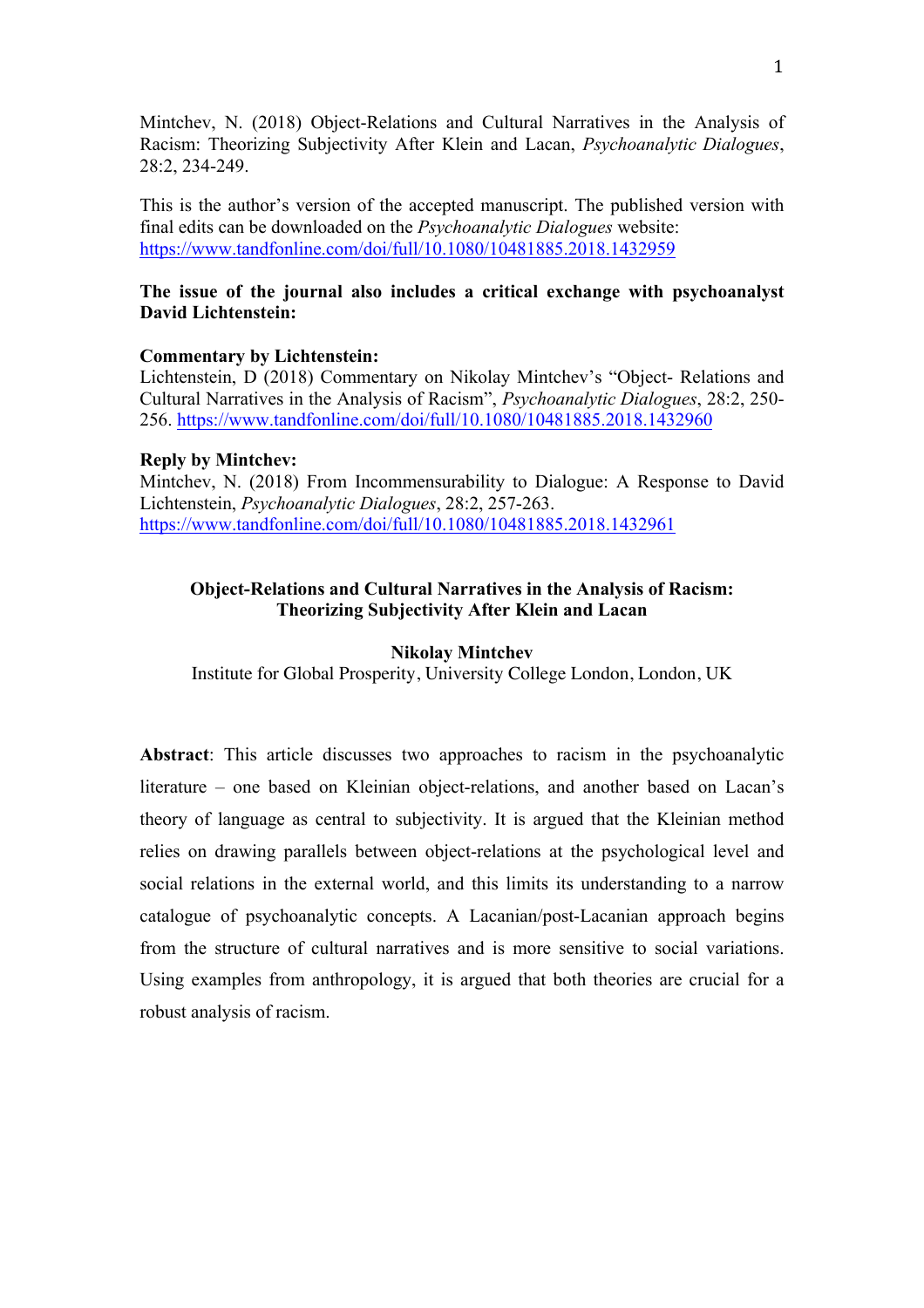This article is about the incommensurability of object-relations and cultural narratives in psychoanalytic understandings of race and racism. In using the term objectrelations, I refer specifically to the Kleinian sense of the term, in which "the object…[is] suffused with intents and motivations aligned with…[the subject's] own particular libidinal impulses" (Hinshelwood, 1991, p. 372). I am also concerned with the Kleinian modes of object-relating, as elaborated in the theories of the paranoidschizoid and depressive positions. This differs from the "relational" school of psychoanalysis, which is sometimes associated with the term object-relations, but which focuses on intersubjectivity and recognition between subjects, as opposed to objects or part-objects (e.g. Aron, 1991; Benjamin, 1988). By cultural narratives, I mean the culturally and historically specific stories – especially those about identity and difference – that circulate in a given context and serve as a resource for identification and self-formation. Identity and difference, as a number of psychoanalytic authors argue (e.g. Goldin, 2015; Butler, 2005), are constituted in and through stories about oneself and others. These, in turn, have their own internal structures and meanings that the subject identifies with, rejects, or re-interprets. In this article, I specifically concern myself with the Lacanian/post-Lacanian works of the philosophers Slavoj Žižek and Judith Butler, who have developed a series of elaborate accounts about the relationship between language, narrative and subjectivity, specifically with reference to identity politics (e.g. Žižek, 1989; Butler, 2011, 2005). I argue that a theory of both object-relations and cultural narratives is essential for a psychoanalytic understanding of race and racism, but also that any attempt to link the two faces a tremendous difficulty. This is because the categories of object-relations theory only correspond to a limited range of narratives of self-other relations, making them insensitive to nuances and cultural variations in racial/ethnic taxonomies.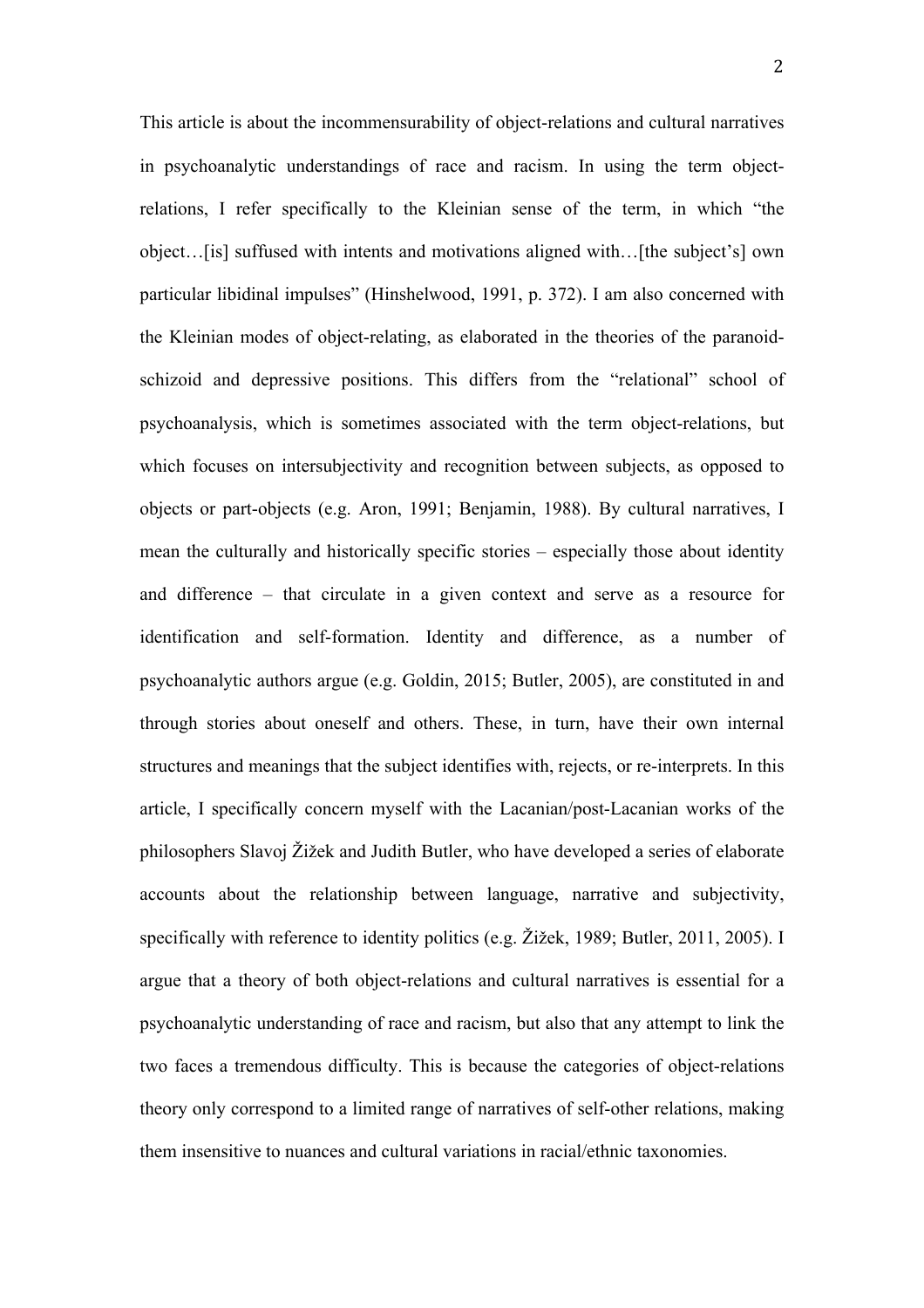Psychoanalytic theory has made a significant contribution to the way we understand the unconscious processes that underpin social and political forms of racism. Psychodynamic categories such as narcissism, projection, projective identification, splitting and omnipotence have been used by clinicians and psychoanalytic theorists to offer a fresh understanding of the psychological/internal underpinnings of racism as it exists in the social/external world. Contrary to anthropological or sociological accounts that focus on social organization, economic inequality, or circulation of discourses and stereotypes, psychoanalysis has the concepts to help us understand the subjective counterpart of what goes on in the social world (e.g. Butler, 1997; Frosh 1997; Mintchev, forthcoming; Moore, 2007). More specifically, work in the Kleinian object-relations tradition is particularly effective in pinpointing the modes of relating that constitute the self-other boundaries of racist animosity, while works grounded in the Lacanian school have focused on the symbolic order of language and its effects on subjectivity.

As I argue elsewhere (Mintchev, 2015; Mintchev, forthcoming), the Kleinian and Lacanian paradigms, are based on fundamentally different theoretical starting points. The former posits objects and object-relations as the fundamental building blocks of subjectivity and the individual's relationship to the social world. These, according to Kleinians, exist prior to the acquisition of language, and they continue to play a central role in psychic functioning after verbal thought has been acquired (Segal, 1988). The Kleinian subject is composed of different types of objects and object-relations (persecutory, paranoid, depressive, envious, grateful, empathetic…), which take precedence over the narrative dimension of the self.

The Lacanian paradigm, in contrast, posits language as the defining feature of subjectivity. For Lacanians, the subject becomes at once differentiated from, and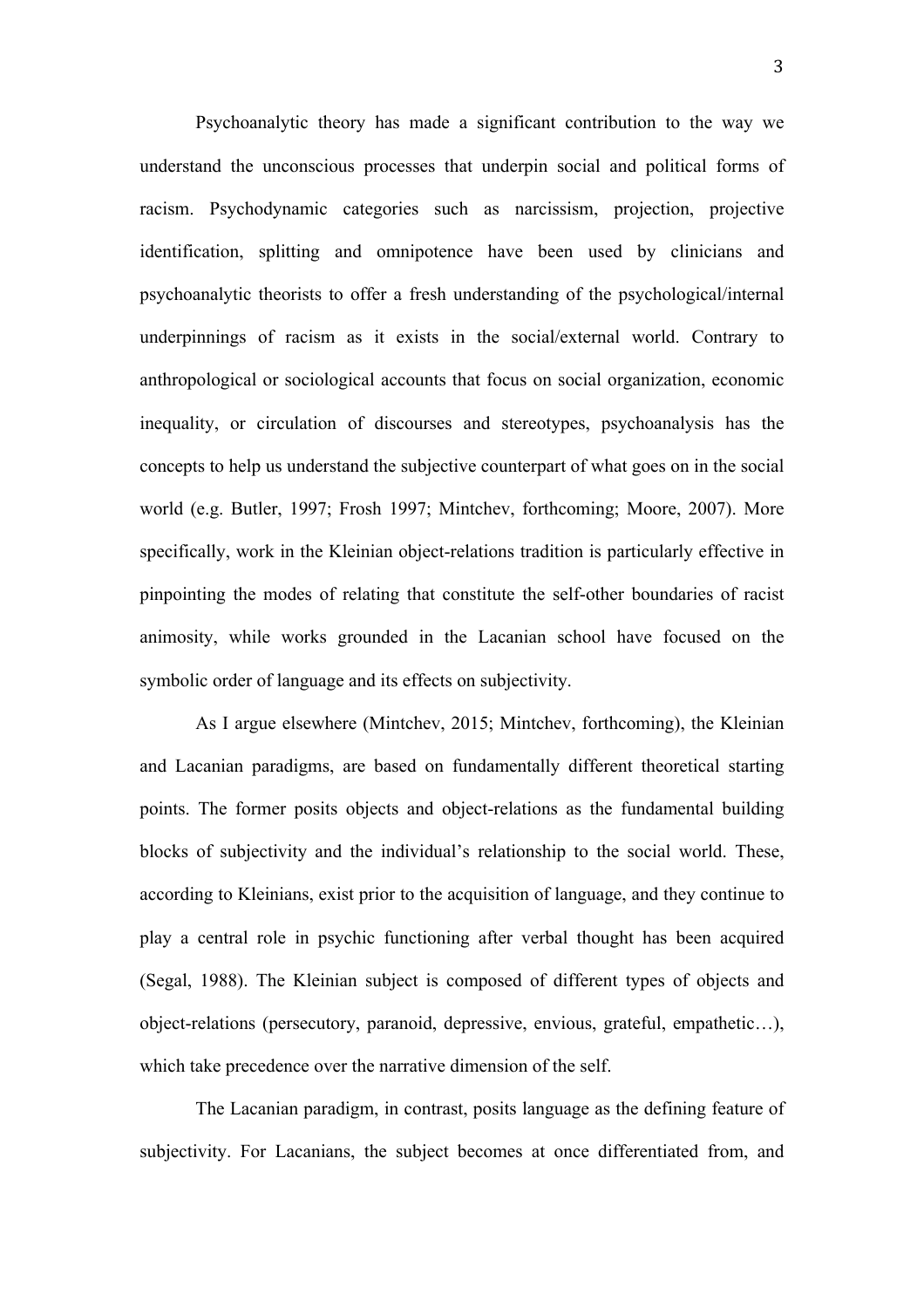linked to, the world of others when language and the symbolic law inscribe themselves onto the subject. Language, thereafter, structures the subject's relationship to itself and others, and also defines and sustains the subject's desire (Lacan, 2006a; Miller, 1991). The distinction between Kleinian and Lacanian theories, as I argue below, translates to fundamentally different approaches to race and racism: in one case racism is theorized as a specific object-relation with associated states of mind; in the other, it is theorized as a fantasy of otherness that is made possible by the structural effects of language and the slippage of meaning that renders racial categories empty.

One of the challenges that both approaches face is that the use of psychoanalytic categories risks a slide into reductionism that ignores the complexities and historical transformations in ethnic/racial forms of exclusion. Scholars building on Lacan's work have managed to address this challenge quite successfully by theorizing the psychoanalytic subject as embedded in a cultural and historical context (e.g. Butler, 2011; Flax, 1990; Laclau, 2005; Moore, 2007). This is because taking language and discourse as a starting point of analysis allows psychoanalytic scholars to pinpoint, compare and contrast the circulations of meaning in different contexts, and link them to specific modes of subjectivity. Kleinians have been much slower in responding to this problem because the categories they work with describe deep unconscious processes that seemingly operate independently of language/culture. This makes it difficult to sensitize the Kleinian notion of the subject to specific cultural narratives. It thus seems that regardless of the wide variety of patterns of racism, the latter are always explained by Kleinian theorists in terms of the same psychoanalytic concepts (splitting, projective identification, narcissism and so forth), with no reference to the variations of racism and/or forms of exclusion. Put bluntly, object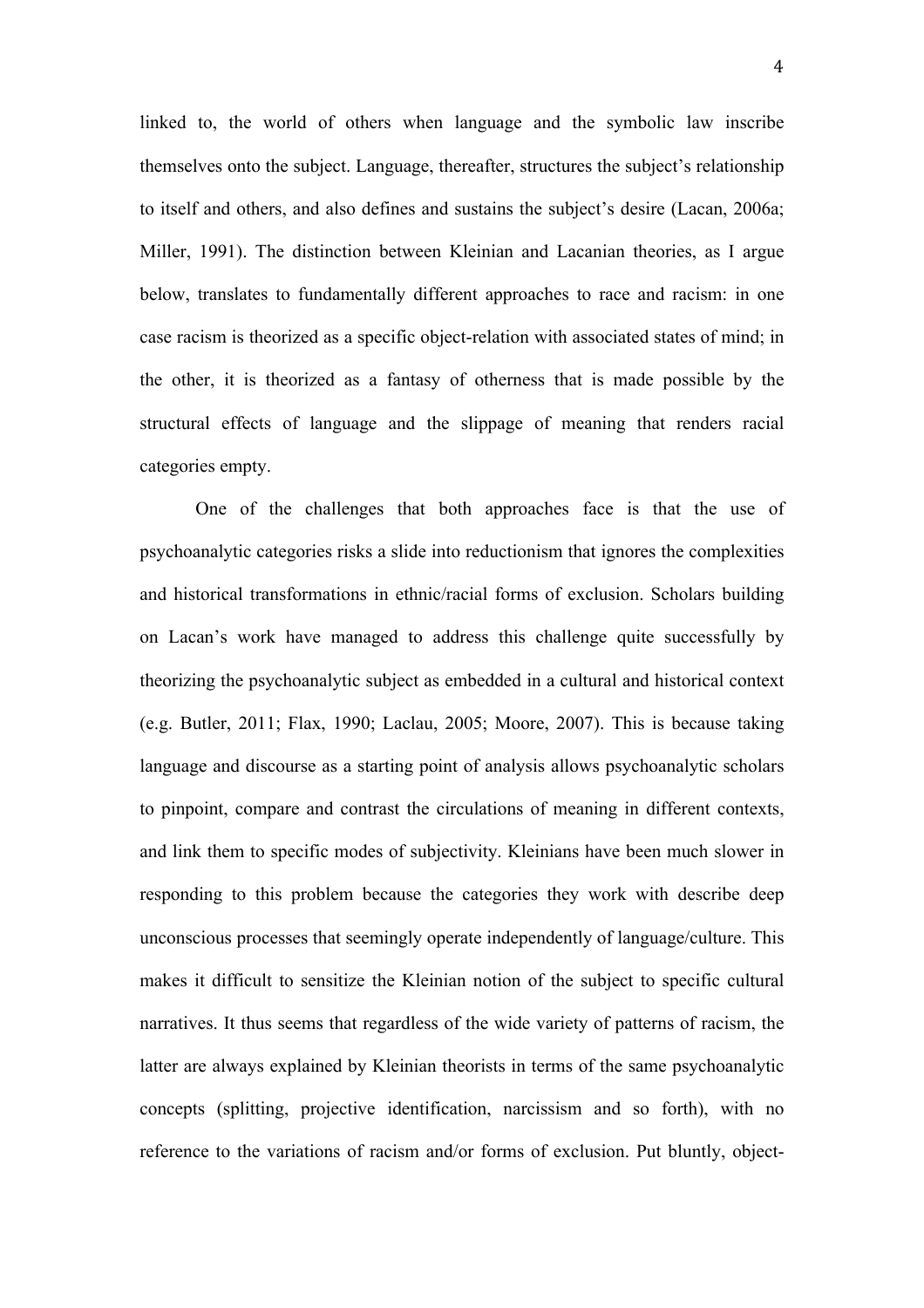relations theorizing often repeats the same story at different times, indicating a lack of attentiveness to the structural peculiarities of different social regimes of identity, race and racism.

At the root of this problem is the fact that object-relational accounts must reconcile the concepts used to explain the internal and external worlds – to put analyses of discourses, stereotypes, social organizations, and social inequalities in dialogue with theories about fantasy/phantasy, object-relations and defense mechanisms. Race, as we know, is a social construct (Altman, 2000), and therefore the mind cannot be intrinsically raced; instead, the mind becomes raced, and perhaps racist, once it is integrated into a social order that contains racial stereotypes (Davids, 2011, Ch 3). This calls for an account of how the social links to the psychic, and whether the theoretical categories we use to understand the mind can help us make sense of the complexity of the social world. In what follows, I examine the Kleinian and Lacanian approaches to subjectivity, race and racism, and the respective insights they offer for social analysis. In this sense I see this article as a contribution to the dialogue between Kleinian and Lacanian theory, which has received significant interest in recent years (e.g. Burgoyne and Sullivan, 1997; Borossa et al., 2015; Keylor, 2003; Rosen-Carole, 2011). I then present an anthropological account of different "grammars" of self-other relationships and argue that analyses of objectrelations have little analytical purchase unless they are considered in the context of concrete cultural narratives of identity and difference.

## **Kleinian Theory and Object-Relations.**

The Kleinian theoretical framework is built upon the concept of unconscious phantasy, according to which, mental representations from the beginning of life are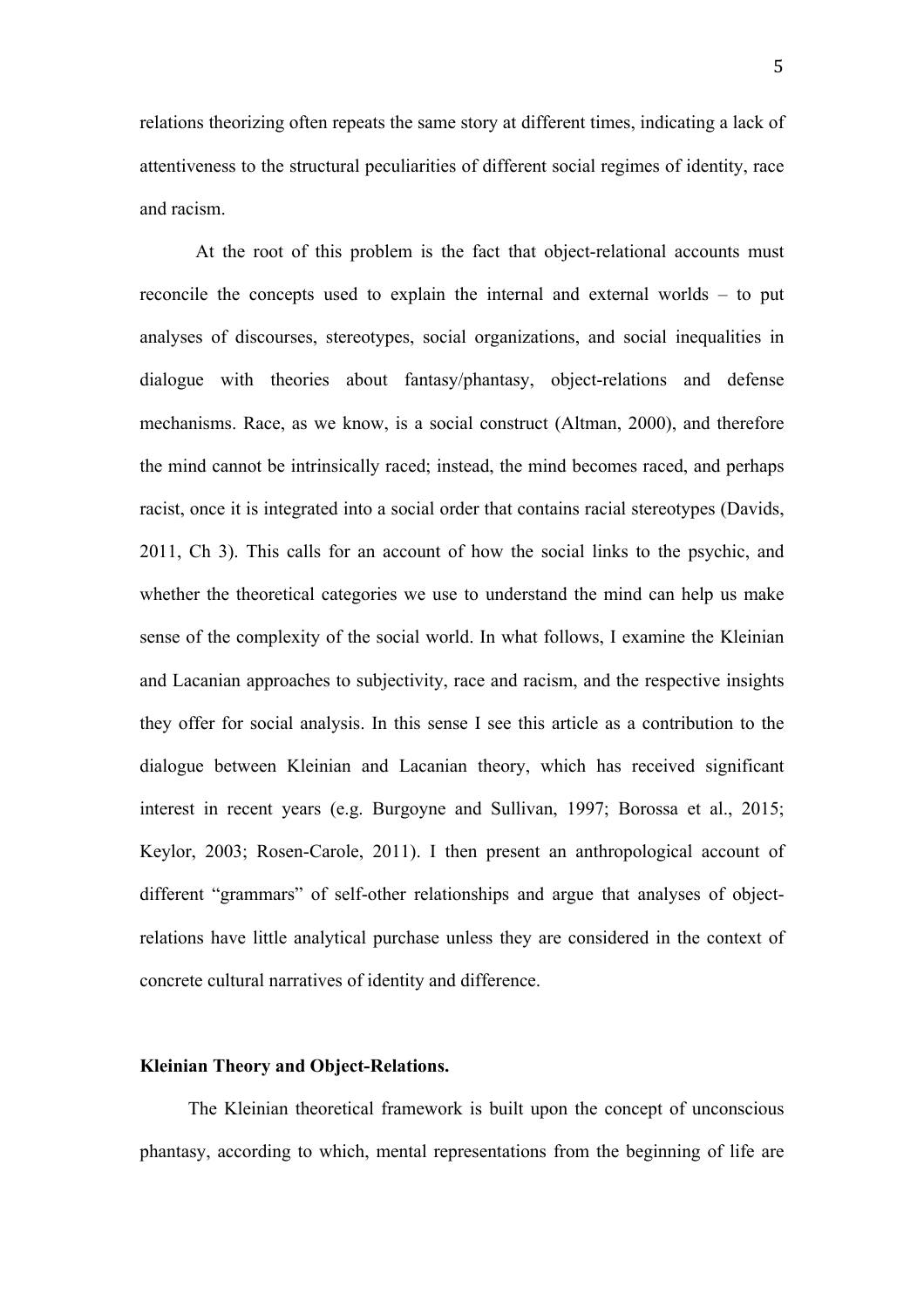experienced as material objects and object-relations within the body: the mental is experienced as corporeal (Klein, 1935, p, 275; Segal, 1988, p. 13; Hinshelwood, 1991, p. 34-35). This, according to Klein, is the most primitive form of experience, which, even in adulthood, persists in the deep layers of the unconscious. In light of this, Klein's theory of development is based on two "positions" of psychic functioning, each characterized by a specific set of object-relations. These are the paranoid-schizoid position pertaining to the first six months of life and the depressive position, which usually ensues from six months onwards.

In paranoid-schizoid functioning, the ego is rudimentary, fragmented, and subject to massive splitting  $-$  it is experienced as a multiplicity of independently functioning concrete objects, or rather part-objects, which are either "good" or "bad", depending on whether they are representatives of the life or death instincts. The ego is in a struggle to retain and introject good bits and to expel or annihilate bad ones. From the earliest stages of life then, the infant engages in relations with the external world through the phantasized projection or introjection of good and bad objects, as well as experiences of aggression, persecution, intrusion, envy, and gratitude that the introjections and projections entail.

These phantasized projections or introjections of objects are referred to by Kleinians as projective or introjective identification (Klein, 1946; Hinshelwood, 1991; Brown, 2010). The main difference between projection (Freud) and projective identification (Klein) is that in the former case what is projected is merely an instinct, while in the latter it is both an instinct and an object: a bit of the ego becomes split off and inserted into an external container. In projective identification, "[i]t is not only the drive that is projected and introjected (as love or hatred, desire or destruction), but bits of the baby as well (his organs – the mouth, the anus, and so forth – as well as his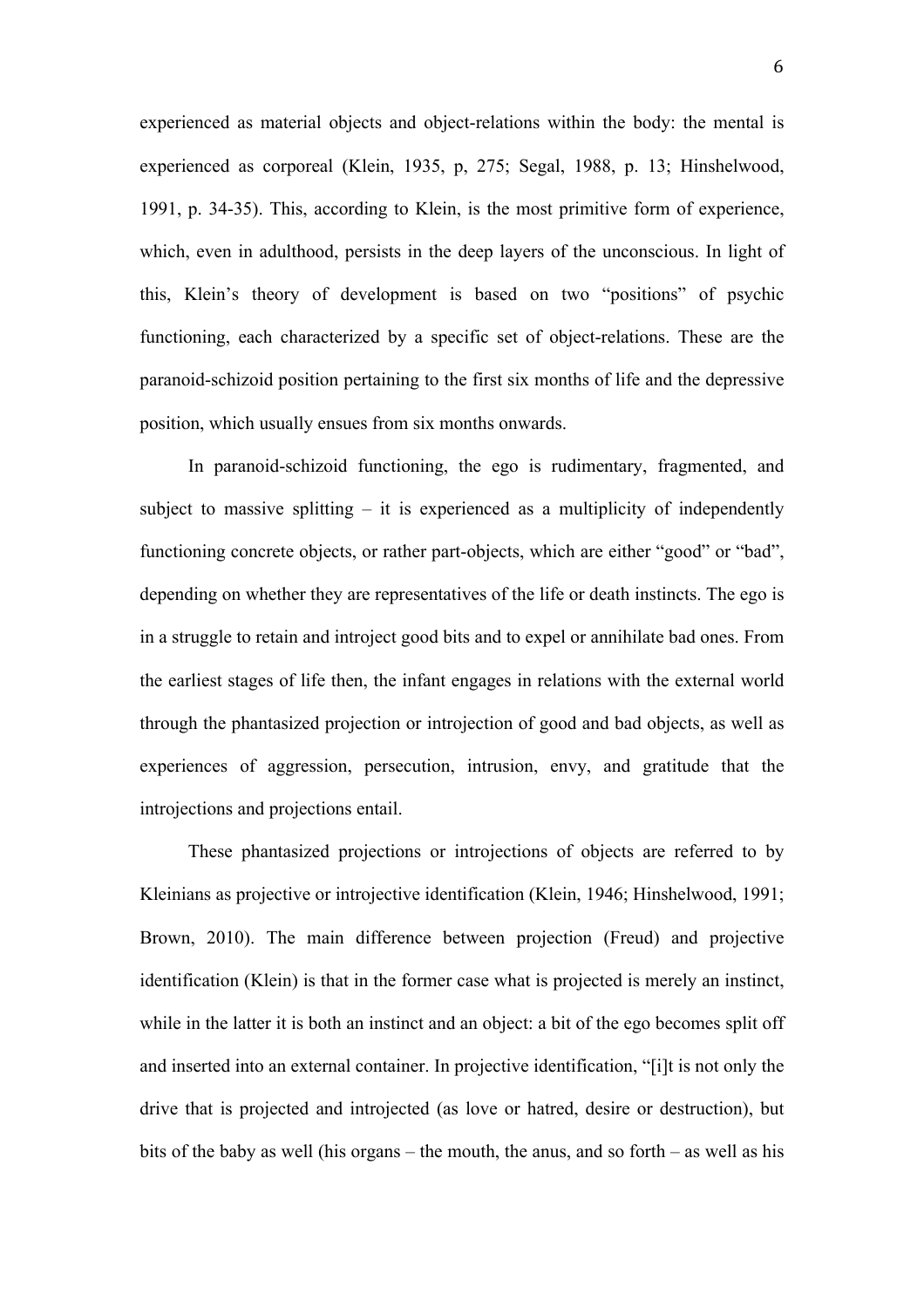bodily products)" (Kristeva, 2001, p. 63); or yet again, "[i]n projection proper, as Freud had originated and Klein uses the term, *discrete impulses* are attributed to objects; in projective identification the attribution concerns actual *segments of the ego*" (Greenberg and Mitchell, 1983, p. 128).

Since the splitting of the paranoid-schizoid position is so severe, good and bad objects are kept apart without the possibility of conflict and ambivalence. The infant's fantasized attacks on the external object (stereotypically, the mother's breast), as well as fears that the object is retaliating in return, are experienced as violent and bad in their entirety. This relation of aggression and reciprocal retaliation by the object induces paranoid anxiety causing the infant to feel threatened with destruction. As a means of defending against the threat, the ego splits the bad object from the good in an attempt to preserve the latter. A vicious cycle ensues where splitting leads to omnipotence and paranoid anxiety, which in turn is defended against through further splitting (Klein, 1946).

The only way out of this vicious cycle is through what Bion (1959) calls "containment." The caregiver must receive the infant's violently projected bad bits, rework/transform them into good objects, and re-project them back into the infant. In non-technical language the caregiver must respond to the baby's fits of rage and anxiety in a calm, warm and patient manner. If this is not done, and if the caregiver becomes as anxious or aggressive as the infant, then the infant's original bad objects will be re-projected, leading to a vicious cycle of anxiety and further defensive splitting. Under conditions of sufficient nourishment, care and containment, the life and death instincts fuse into each other, the severity of splitting diminishes, and the infant enters the depressive position. The objects comprising the fragmented ego become more integrated. The good breast and the bad breast are no longer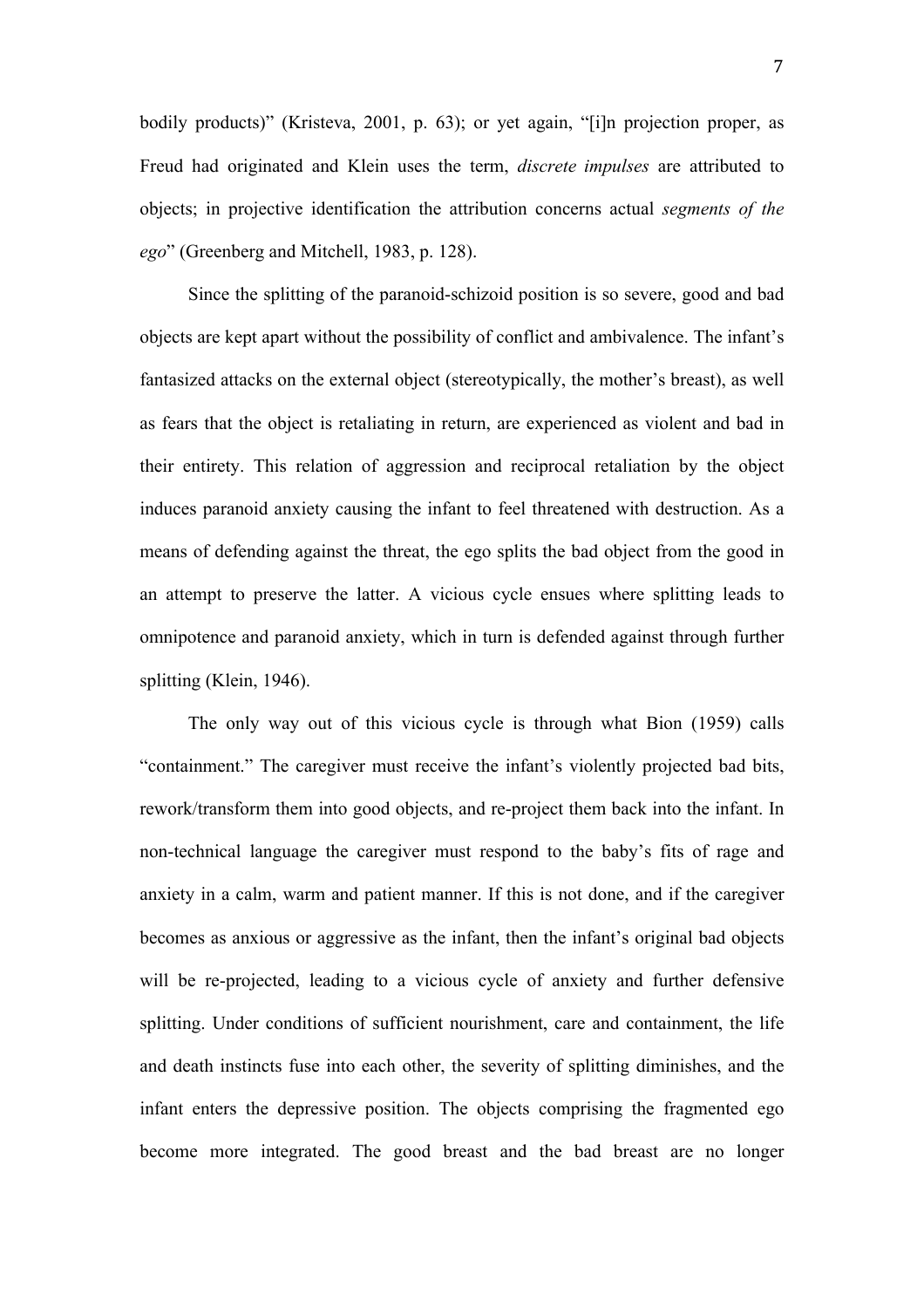experienced as different and split off; instead there is now perception of a single breast (or object) that has both good and bad qualities. The result is an experience of ambivalence and a new mode of anxiety based on fear that attacking the bad aspects of a breast will also damage the good ones.

### **Object-Relations and the Racist Relationship**

The theoretical framework described above forms the foundation of Kleinian analyses of race and racism. But how are its categories used to theorize race and racism? A good starting point for answering this question is Michael Rustin's argument that "'Race' is both an empty category and one of the most destructive and powerful forms of social categorization" (1991, p. 57). By this, I think, Rustin means that the relationship between racial classification and "objective" biological facts is arbitrary – race is a social/cultural construct that has no stable or fixed referent in material reality, nor can it be ever defined sufficiently as a "real" or "biological" phenomenon.

Anthropologists and sociologists see this as common knowledge (Eriksen, 1993), but they lack the theoretical tools to explain why people cling so passionately to racial and racist ideas that are essentially fictional. Psychoanalysis, on the other hand, is well equipped to address the subjective dimension that binds the internal and external worlds. It argues that there is a suite of psychic mechanisms that sustain racist convictions (Dalal, 2002, ch. 2; Frosh, 1989: ch. 5; Rustin, 1991; Young, 1994). In fact, as Rustin suggests, the emptiness of racial categories is part of the problem, not part of the solution, because it allows the subject to freely use race as "an ideal container" for a number of psychotic mechanisms: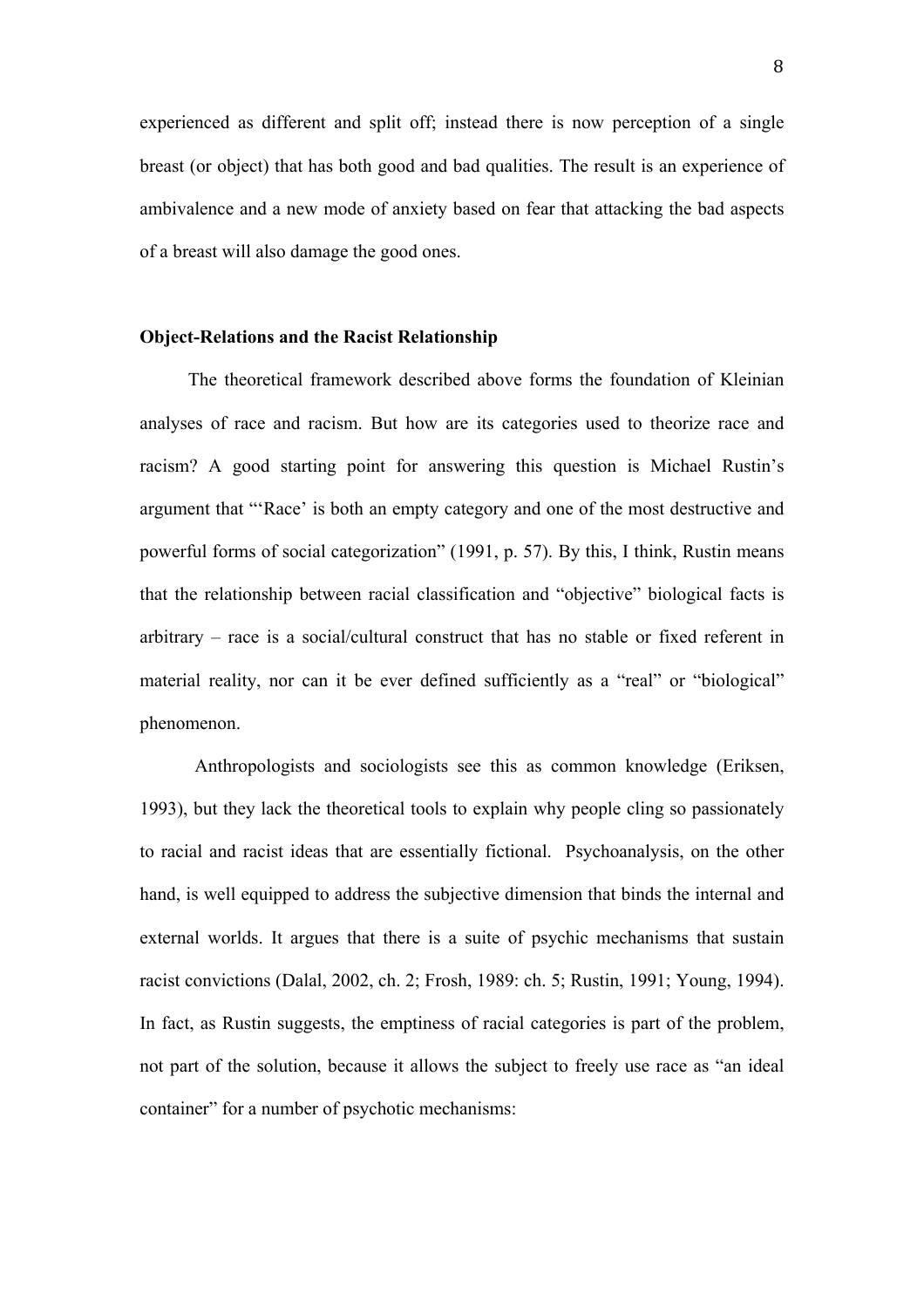The psychoanalytic argument is that psychotic attributes of the mind are universal, original and latent components of human mentality…The mechanisms of psychotic thought find in racial categorization an ideal container. These mechanisms include the paranoid splitting of objects into the loved and hated, the suffusion of thinking processes by intense, unrecognized emotion, confusion between self and object due to splitting of the self and massive projective identification, and hatred for reality and truth (1991, p. 62)

Robert Young (1994), in his chapter on racism offers a similar list of mechanisms that are at work in racism: he tells us that "[t]he psychological characteristics of racism are splitting, violent projective identification, stereotyping and scapegoating" (1994, p. 93).

The mechanisms listed in these passages describe a dialectic of identity and difference in which the bad/hated parts of the self are split off from the good/loved parts and projected into the other. This leads to fantasized purification of the self, whereby the self is wholly good, while the other is bad and threatening. A relationship to a racial other thus enables the subject to establish and sustain a fantasy of purity, and a rigid and seemingly impenetrable differentiation between self and other. Karl Figlio makes this point eloquently:

So the difference with which we are concerned is a constructed difference of an other, a difference that is, on the one hand, needed, in order to secure a sense of (narcissistic) identity of self; and on the other hand, hated for threatening narcissistic purity of self. The latter aims to secure the sense of identity by expelling unwanted parts of the self into 9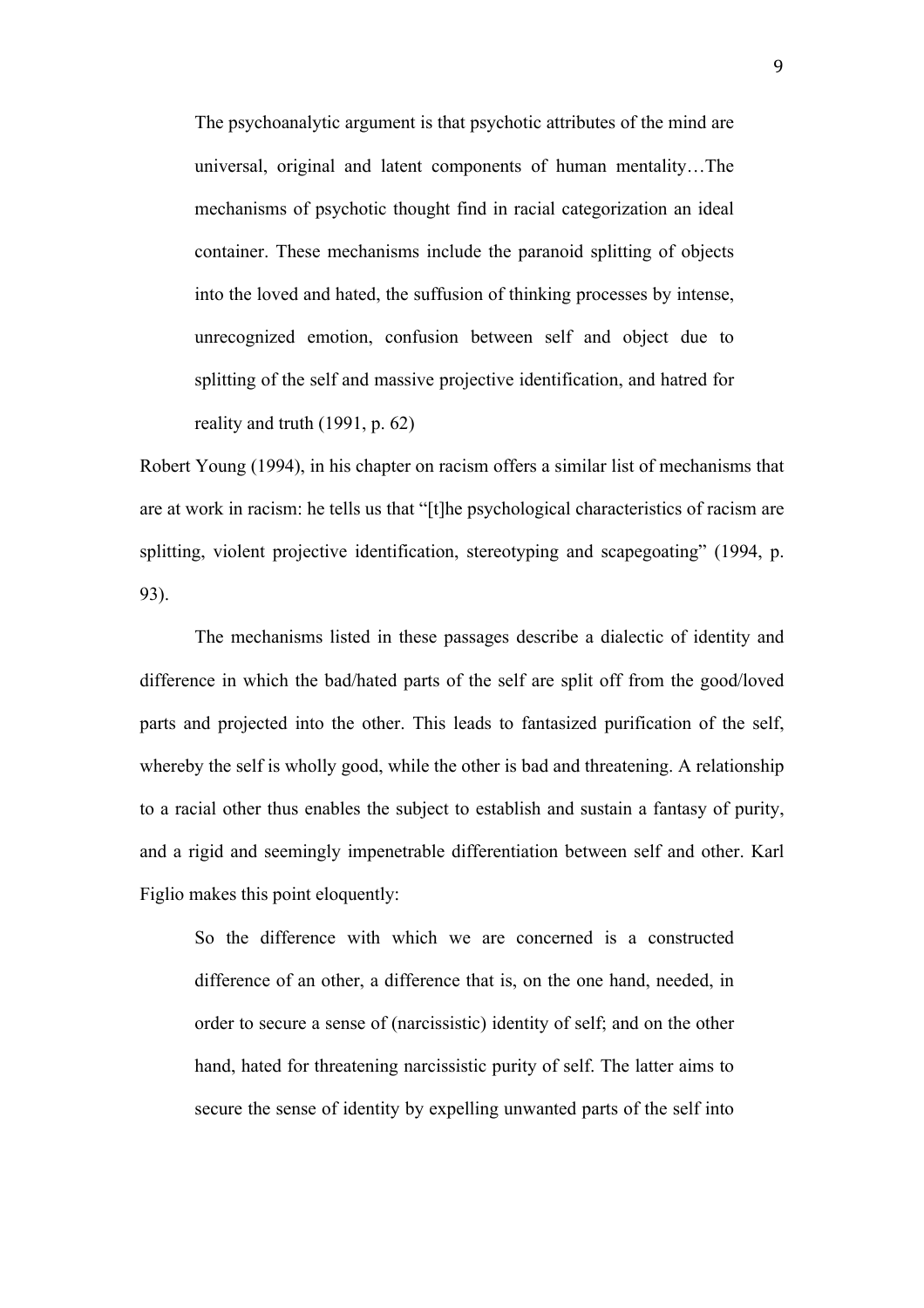the other and locking it in through hatred (Figlio, 2004, p. 89-90; see also Hook, 2005, p. 732 for a similar argument).

For Bob Hinshelwood (2006, 2007) – an eminent Kleinian analyst – racism is based on a similar rigid boundary which is sustained by splitting. For him, the racist subject experiences an omnipotent narcissism in which the self is idealized while the racial other is violently debased. Hinshelwood claims that racism is a socially and historically specific phenomenon, but in order for it to exist in the first place, it must be able to find a basis in the way in which individual minds work. Hence, he argues that "the organization of the individual mind is the basis on which social categories necessarily depends" (2006, p. 84). Racism, which is one such social category, depends on the mind's capacity for omnipotent and destructive narcissistic thought. So, the internal world's ability to slip into a paranoid-schizoid organization in which paranoia, narcissism and omnipotence prevail, acts as "a hook" onto which narcissistic social stereotypes (such as those of racism) can cling from without (2007, p. 11).

The Kleinain works discussed above, as well as others like them, all follow a similar pattern: they are all based on drawing parallels between the structure of psychic organization as defined by Kleinian object-relations and the structure of racism in the social world. Racial stereotypes in the social world are often violent, narcissistic, and exclusionary, as well as heavily polarized (Altman, 2000). As a result, racial identity and prejudice often tally with the paranoid-schizoid mode of thought described by Klein. This explains why the violent stereotypes of so many forms of racism, that have been theorized by psychoanalysts, including Nazism (Wieland, 2015), American Slavery and Jim Crow (Kovel, 1988), South African Apartheid (Davids, 2011), Islamophobia (Davids, 2009), and Islamic extremism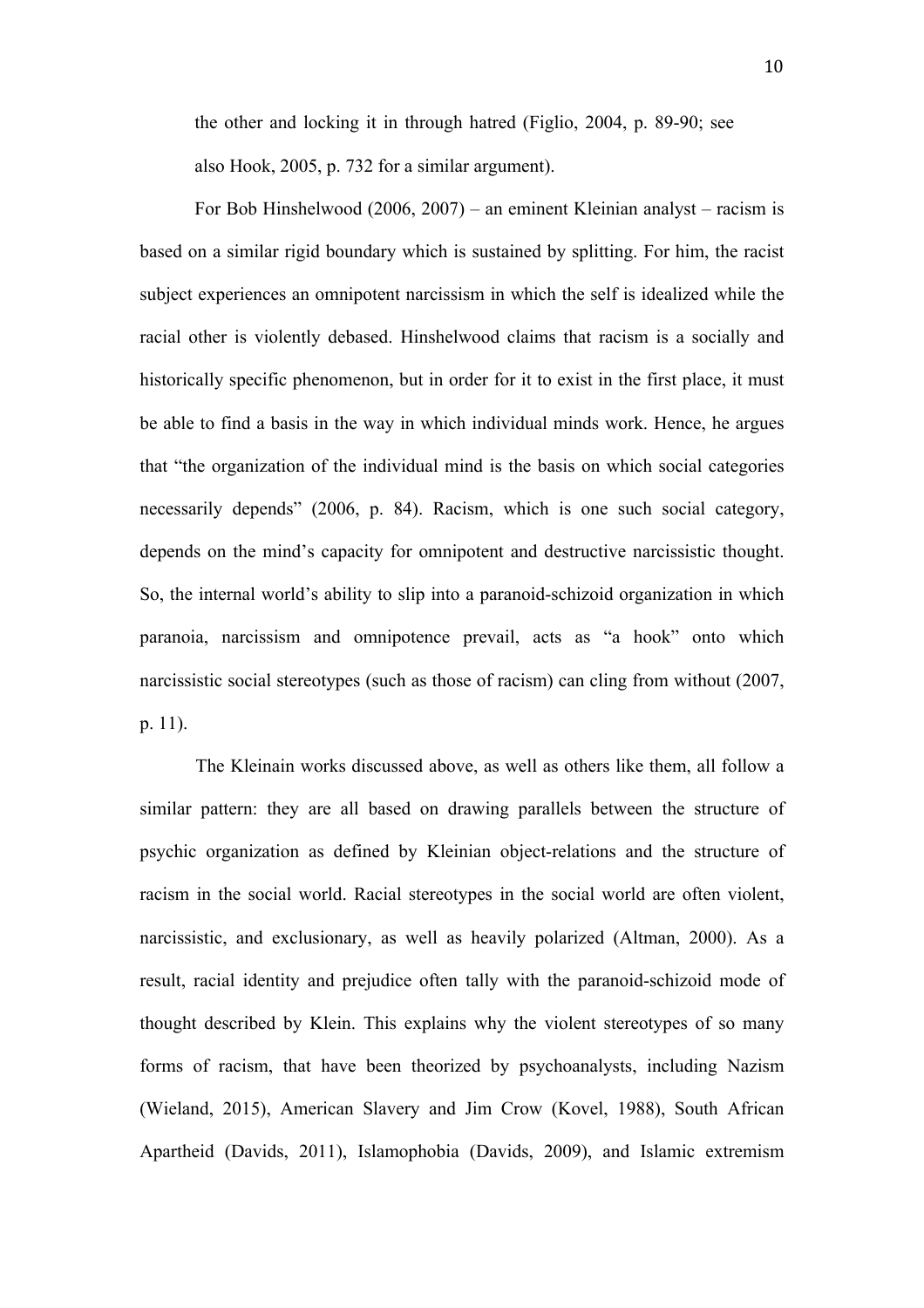(Hinshelwood, 2006), can have such a strong psychological appeal. And as Farhad Dalal (2002) argues, Kleinian theory presents a dynamic in which the external and internal are intertwined, so that racism in the social world is a "projection" and "displacement" of the urge to establish internal purity.

[Kleinian] theory leads one to suppose that the fear of alien Other is really a projected fear that properly belongs in the internal world of the subject…[It] suggests that the wish to purge the external (political) body of alien objects is really a displacement of the wish to purge the internal body of the unassimilated objects that one feels persecuted by (Dalal, 2002, p. 46)

However, there are two significant problems with the Kleinian methodology of identifying parallels between the internal and external and then assuming that they are expressions of one another – that racism in the social world is a projection of psychological processes and vice versa. Firstly, this approach risks conflating ideology and subjectivity. Kleinian analyses of society all too often assume that just because a racist ideology is narcissistic, paranoid and destructive, then so must be the people who live within it. This misses the point – one which Klein herself made – that the subject's relationship to symbols and language is itself an object-relation. People may identify with certain stereotypes, but they may just as well reject or reinterpret them (see Mintchev, forthcoming).

A second problem is that violent and exclusionary modes of racism represent only one form of self-other relations. As I show below, following Gerd Baumann's (2004) work on "grammars of identity," ethnic/racial narratives of self and other can have structures that are more complex and multi-layered than a relationship of narcissistic omnipotence-denigration. This poses a challenge for Kleinian thought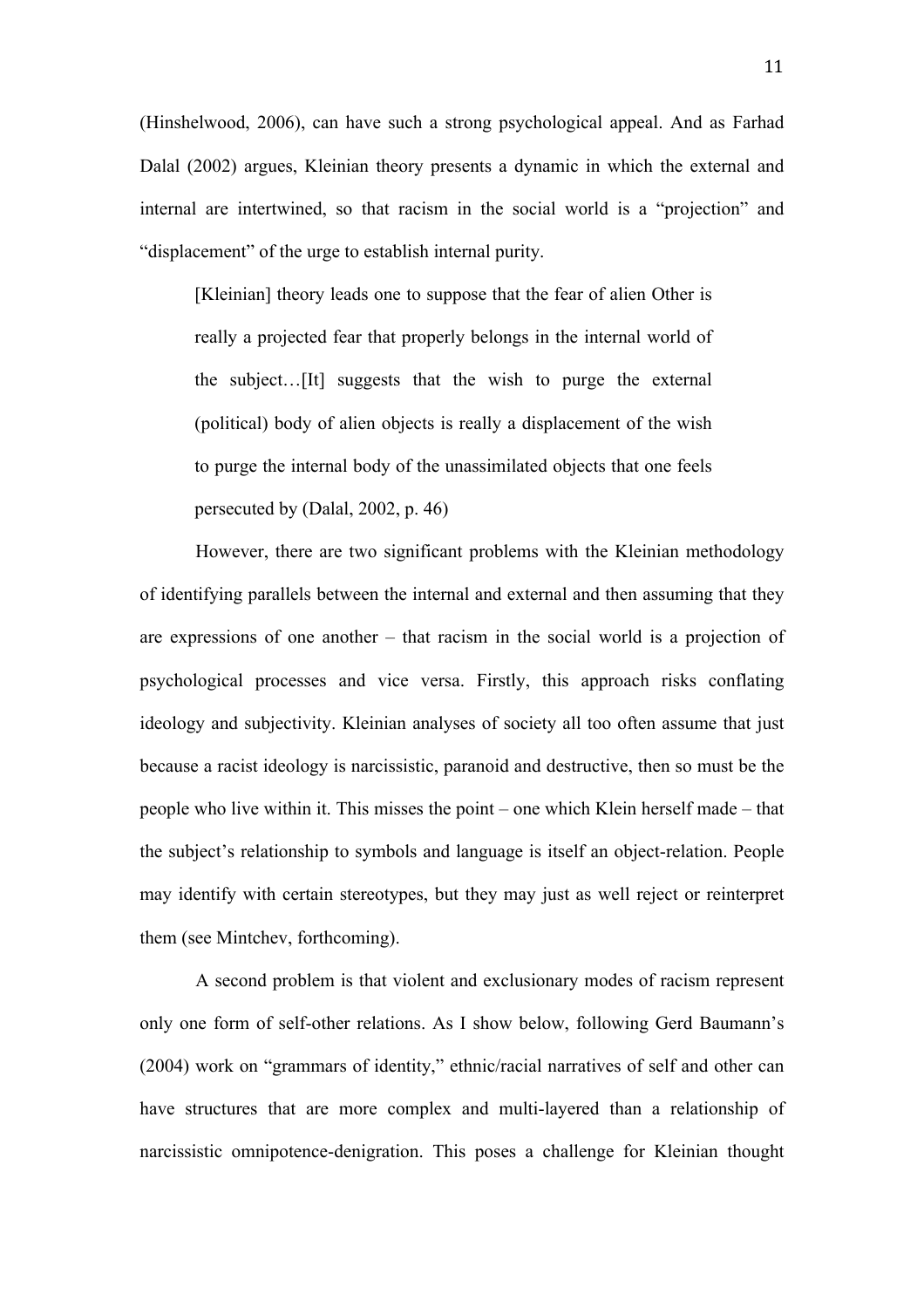because its catalogue of object-relations does not contain parallels for these social structures, and so it cannot sufficiently explain how the latter relate to the psyche. Consequently, as I argue below, the Kleinian emphasis on early object relations and under-theorization of language and narrative make it difficult (if not impossible) to produce a nuanced account of culturally specific self-other relations.

### **Lacan and after: Language, Lack, and Essentialization**

The Lacanian/post-Lacanian approach differs fundamentally from the object-relations paradigm because it emphasizes language as the main aspect of subjectivity. For Lacan, the subject's entry into the social world occurs through the inscription of the law of the father onto the child, and the latter's subsequent alienation from the mother. However, what matters most in this Oedipal process is not the person of the father who prohibits access to the mother; what is crucial, instead, is the symbolic aspect of the father as a figure of authority, the Name-of-the-Father, as Lacan calls it, as the agency that inaugurates the subject's entry into language, symbolism, identity, and social reality: "It is in the Name-of-the-Father that we must recognize the support of the symbolic function which, from the dawn of history, has identified his person with the figure of the law" (Lacan, 2006b, p. 217). This is in line with Lacan's famous formula that "a signifier is that which represents a subject for another signifier" (2004). In other words, a social relationship is first and foremost a relationship between names, signifiers, and only secondarily a relationship between material human beings. Language is thus the condition for severing the primal bond with the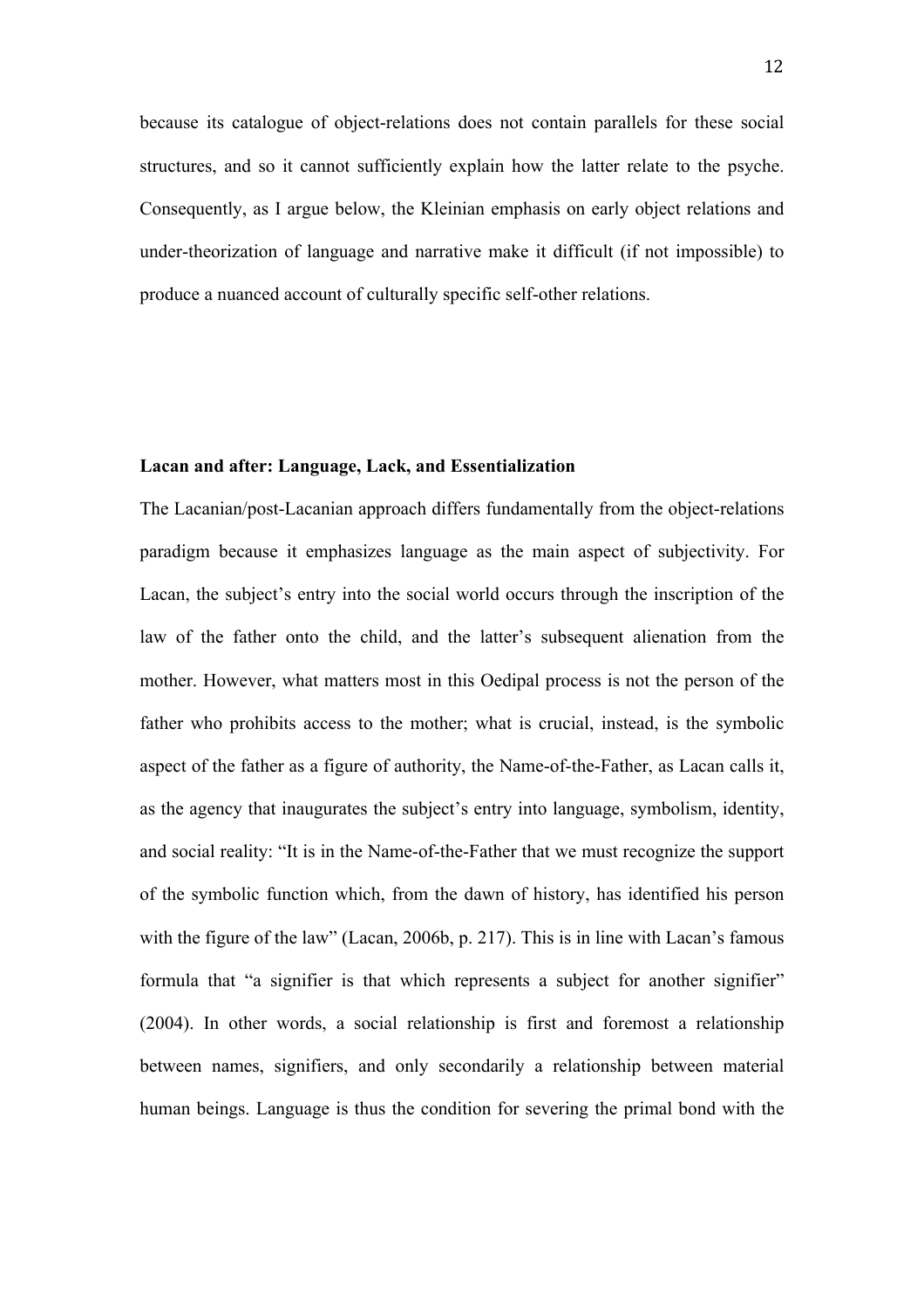mother, entering the social world of rules of regulations, and establishing connections to other people.

How then can we make sense of racism using the Lacanian framework? A central argument of the Lacanian school is that love and hate, while originating from the subject itself, are necessarily experienced as grounded in something external that causes these passions (this, as we will see shortly, is linked to language and signification.) A racist subject does not see its hatred for the other as an effect of its own constitution, but rather as the logical response to the other's objective qualities.

> And when we hate someone, we do not want to know about the contingent nature of our encounter. We desperately try to identify some substantive trait we dislike in the others (their culture, their skin colour, the smell of their food, etc.) so that we can take our hatred of them as grounded in an objective necessity (Salecl, 1998,

p. 178).

Here, love and hate appear as grounded in "objective necessity" through what Lacanians call *objet petit a*, a fantasy-object covering up the fact that there is nothing in material reality that can fully cause desire. Its function is to make something appear where there is nothing (see Lacan, 2004, ch. 9; Evans, 1996, p. 125).

One of the most elaborate and perhaps most influential account of *objet petit a* and its formation is given to us by the Lacanian philosopher Slavoj Žižek, in his early book *The Sublime Object of Ideology* (1989). There, Žižek uses Saul Kripke's (1980) anti-descriptivist theory of language to explain the relationship between language and identity. According to Žižek's reading, Kripke argues that the word used to designate an object bears no relation to what it designates and plays no role in describing its actual properties. For Kripke/Žižek, an object and its attributes are connected to a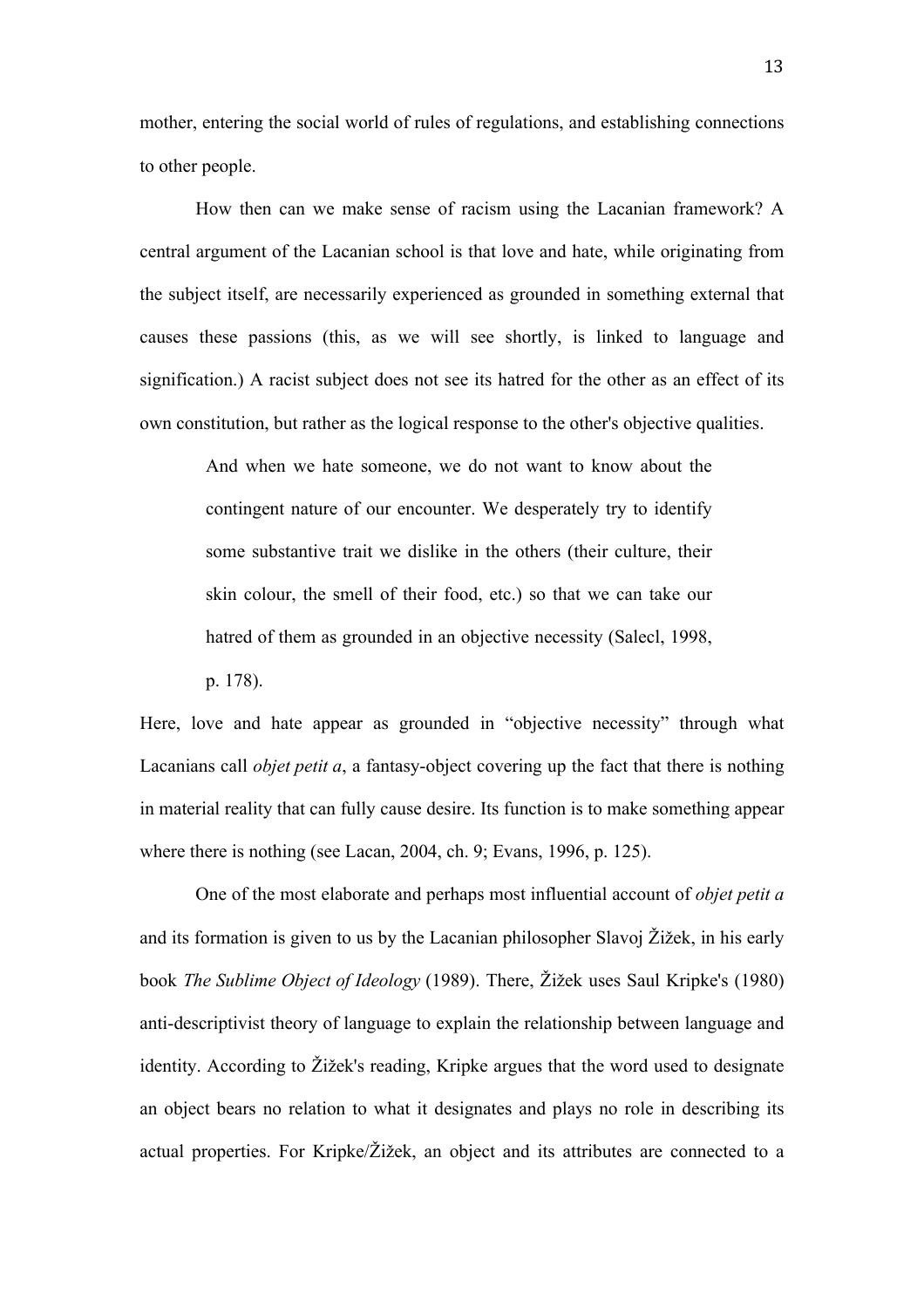word through a so-called "primal baptism" – the act of giving something (or someone) a name – and this connection is sustained even if the bundle of attributes comprising the object changes completely. Žižek uses the example of gold (also used by Kripke) to illustrate this point:

let us suppose that today a scientist should discover that all the world was wrong about all properties of the object called 'gold' (the impression that it has a glittering yellow colour was produced by a universal optical illusion, and so on) – in this case, the word 'gold' would continue to refer to the same object as before – i.e. we would say 'gold doesn't possess the properties ascribed to it until now', not 'the object that we have until now taken for gold is not really gold' (Žižek, 1989, p. 99-100).

Žižek Lacanian reading of anti-descriptivism agrees with the theory of primal baptism but it also argues that there is an additional psychological/libidinal dimension at work in the process of naming (Žižek, 1989, p. 100). It argues that the name, the signifier, produces a surplus within the object that stays the same even if all of its material properties change. If gold is still gold in spite of such change, this is because the signifier "gold" produces the illusion of an essential goldness that exists apart from its properties, and sustains the identity of the object. It is this essence that Žižek, following Lacan, calls *objet petit a*, the surplus in gold that is "in it more than itself" (Žižek, 1989, p. 104).

The experience of an unfathomable yet stable essence within the object is thus a necessary effect of language and signification. Its formation, furthermore, takes place through a double movement. On the one hand, the signifier produces a lack or void because its precise meaning can never be positively fixed – there is always a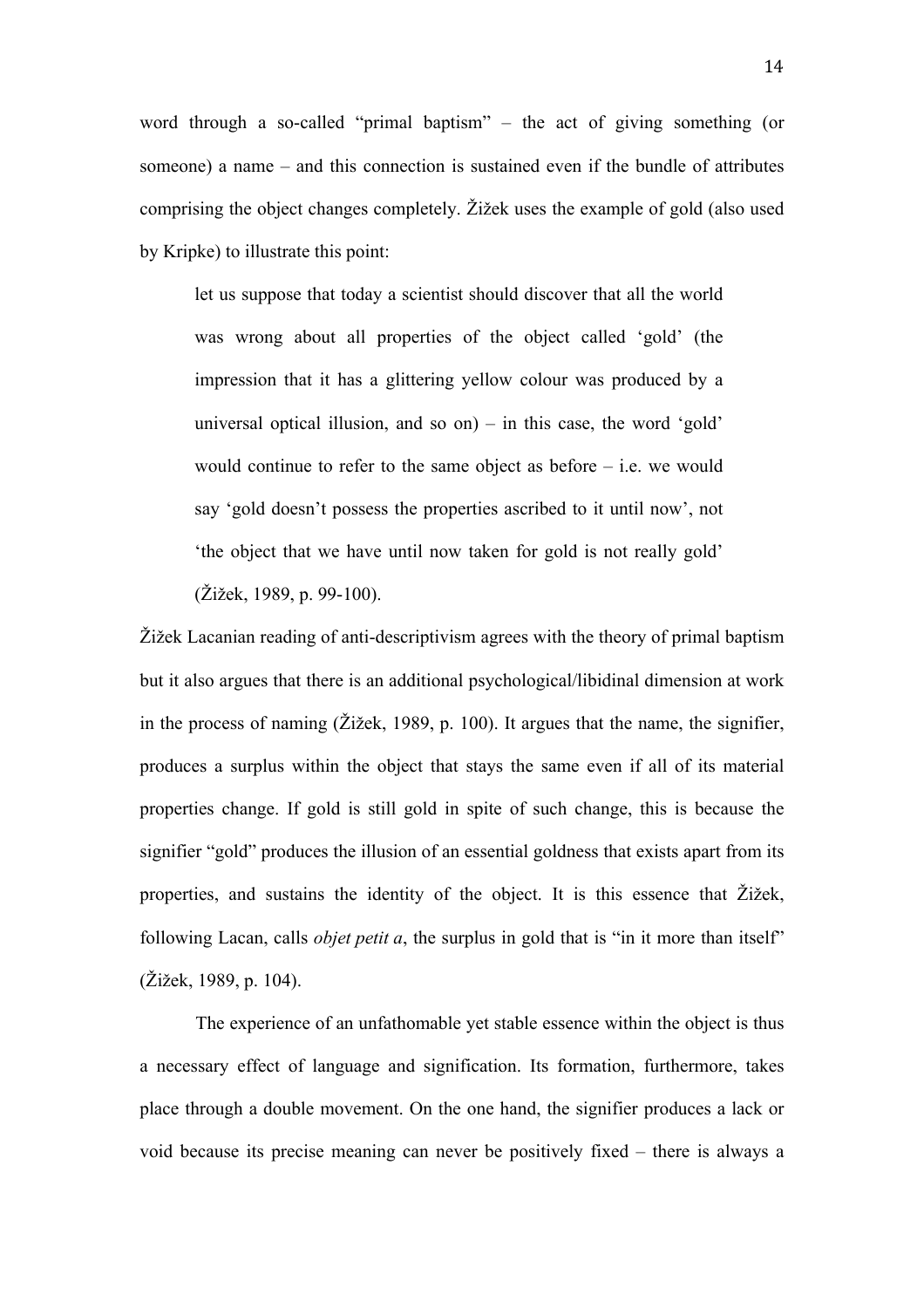negativity, something missing in the relation between signifier and signified that thwarts the completion of signification. On the other hand, this negativity is the site of saturation of meaning, so that nothingness becomes imbued with the most meaningful fantasy: "the element which only holds the place of a certain lack, which is in its bodily presence nothing but an embodiment of a certain lack, is perceived as a point of supreme plenitude" (Žižek, 1989, p. 110); or, as Ernesto Laclau puts it in his account of Žižek's theory, "[e]mptiness and fullness are in fact synonymous" (2005, p. 170). The thing's essence is thus the site of greatest saturation of meaning, it is that which makes the object what it is  $-e.g.$  the thing within gold that is most gold-like.

In a slightly later work, Žižek (1995, p. 47-50) elaborates this theory by focusing on the relationship between the essence produced by the signifier and the cluster of markers associated with it. This time he draws on the Hegelian philosopher John McCumber (1993) to articulate a three step process through which the *objet a* is constituted. The first step is that of "abbreviation." The logic here is that if something has markers M1, M2...M<sub>1</sub>, then it is Mk. The second step is that of "explication": if something is Mk, then it must possess the markers M1, M2...Mj. Step three is the dialectical synthesis of the first two steps where, paradoxically, Mk must be (or at least somehow relate to) M1, M2...Mj simply in virtue of being Mk, even if M1, M2,...Mj are non-existent in Mk. Žižek illustrates this through the example of a Polish anti-socialist joke in which firstly, people say that when there is wealth, books and flats for everyone, then there is socialism. This is followed by the explication that when there is socialism, there is wealth, books, and flats for everyone. The third step is that it does not matter if there is no wealth, books or flats, because at least there is socialism (Žižek, 1995, p. 47-48). Even if socialism is nothing concrete without wealth, books and flats, it is still valued as if it possessed these markers, regardless of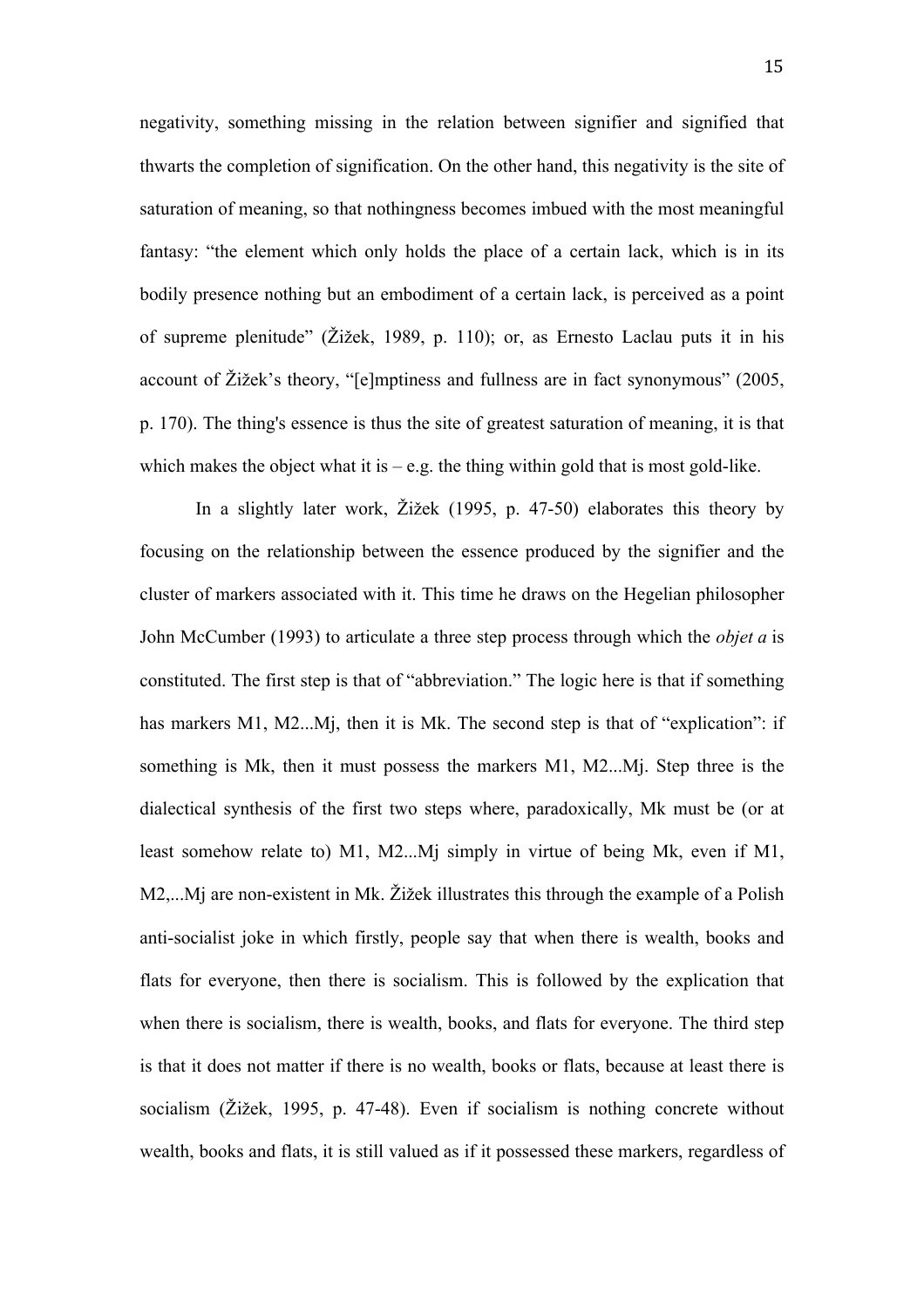their absence. Therein lies the logic of identity, including racial identity, through which the self and other become reified into essentialized beings. Kwame Anthony Appiah illustrates this dynamic nicely with the example of African Americans. The experience of a fantasized presence in the face of material absence, he argues, is precisely how racial identities operate:

many people who think of races as groups defined by shared cultures...understand black people as sharing black culture *by definition*: jazz or hip-hop belongs to an African-American, whether she likes it or knows anything about it, because it is culturally marked as black. Jazz belongs to a black person who knows nothing about it more fully or naturally than it does to a white jazzman (1996, p. 90).

According to this logic, the behaviour of the raced subject seems to be irrelevant. Regardless of what he or she does, the addressee of racial discourse is locked into a category and endowed with a series of attributes that may or may not correspond to his or her social being.

### **Complexity against the essentializing subject: Butler's Critique of Žižek**

The Lacanian paradigm of necessary essentialization, at least in the variation elaborated by Žižek, has been criticized for its political implications and its theoretical foundations. As Judith Butler argues, Žižek's notion of the subject is too inflexible, and thereby runs the risk of essentializing historically contingent forms of being into ontological universals (Butler, 2000, 2011: ch. 7). A theory that sees essentialization as inherent to all subjectivity is itself in danger of sliding into essentialism by reifying what could be a culturally contingent phenomenon into an ahistorical law.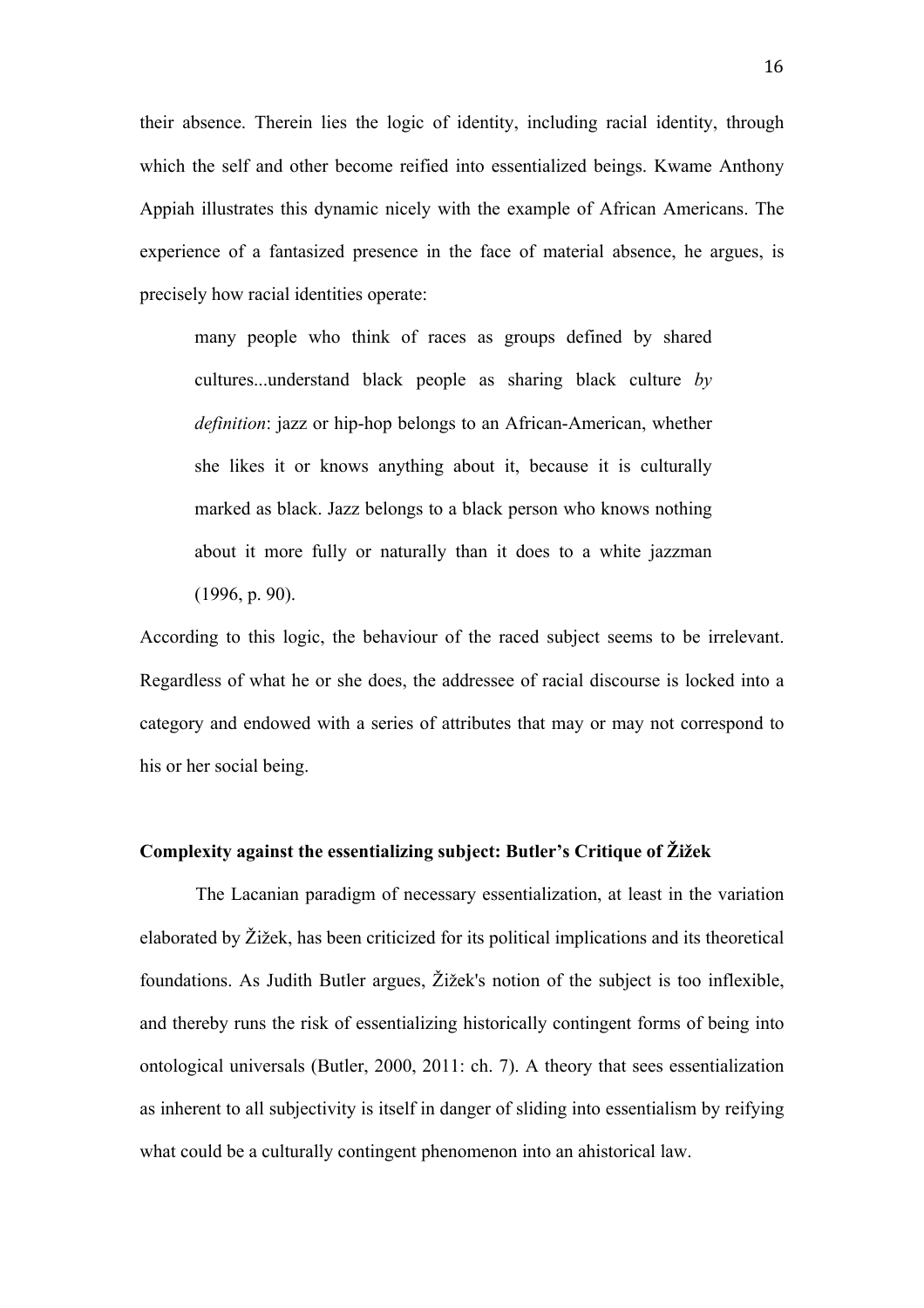In *Bodies that Matter* (2011), Butler interrogates Žižek's reading of Kripke and his insistence on the essentializing function of language. She revisits Kripke's original text, drawing attention to his distinction between non-rigid and rigid designators. As Kripke himself puts it: "Let's call something a *rigid designator* if in every possible world it designates the same object, a *nonrigid* or *accidental designator* if that is not the case" (1980, p. 48). Rigid designators, the label Kripke assigns to the proper names of persons, designate a person unconditionally, even in a world where that person has radically different qualities. If the signifier "Aristotle," to use one of his examples, is attached to the figure of the ancient Greek philosopher, it will necessarily refer to that figure in all possible worlds, even in those worlds in which Aristotle did not become a philosopher, did not live in ancient Greece, etc. The term does not describe a cluster of attributes but a particular individual who holds a monopoly over that term. It is in relation to rigid designators that Kripke introduces the notion of "primal baptism" as the founding moment in which a name is fixed to an object.

For Žižek, all political signifiers are rigid, meaning that any rearticulation of the relationship between the designator and the referent is foreclosed (Butler, 2011, p. 159). Any attempt to loosen the connection between signifier and signified, to open up the signifier to alternative meanings or to undermine its homogeneous and unequivocal nature is rendered unattainable. Butler's argument against Žižek is that rigid designation is not so rigid after all. She points out that the fixity of the signifier to the referent and the constitution of the referent's boundaries, must be constantly reasserted through the performative act of naming. There is no guarantee, however, that the performative reassertion will not go awry, and that the name will not be used in an improper, "catachrestic" way, as the designator of a different referent. Kripke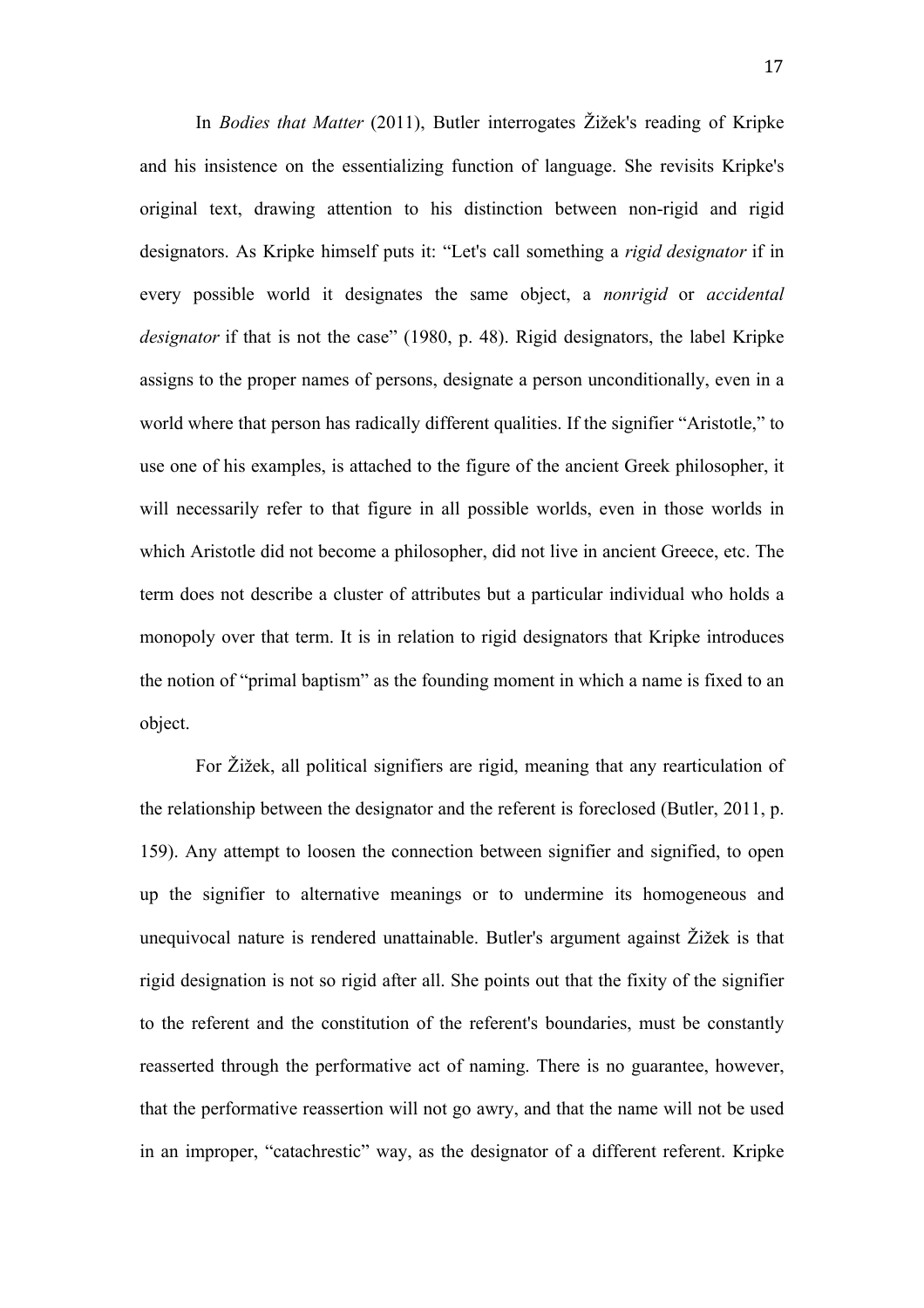was fully aware of this, and he even provided an example: "If I hear the name 'Napoleon' and decide that it would be a nice name for my pet aardvark, I do not satisfy this condition [of reproducing the fixity of the name]" (Kripke, 1980, p. 96; see also Butler, 2011, p. 161). For Butler, the danger of catachresis is thus inherent in the "reiterability" of the name, in the fact that names have to be repeatedly uttered in order to reproduce their meaning. This danger, she argues, destabilizes the anchorage of word to referent and undermines the rigidity of designation:

And yet, by virtue of the very reiterability of the name—the necessity that the name be reiterated in order to name, to fix its referent—this risk of catachresis is continually reproduced. Hence the very iterability of the name produces the catachrestic divergence from the chain that the referent is meant to forestall. (Butler, 2011, p.

161).

Once the tight link anchoring the word to the referent is loosened, the boundaries that separate words from other words, and referents form other referents are loosened as well; the less rigidly a designator is fixed to one particular referent, the more open it becomes to designating alternative referents and the more connected (and less exclusionary) the alternatives become in their relations to one another. This opening constitutes a fundamental change in the way identity and signification are theorized: while for Žižek the failure of signification is based on the negativity instituted by the signifier – namely, the fact that the fantasmatic surplus that sustains identity is really a void – for Butler, this same failure is the effect of complexity and the intersection of different identities. She argues this point with reference to gender:

If 'women' within political discourse can never fully describe that which it names, that is neither because the category simply refers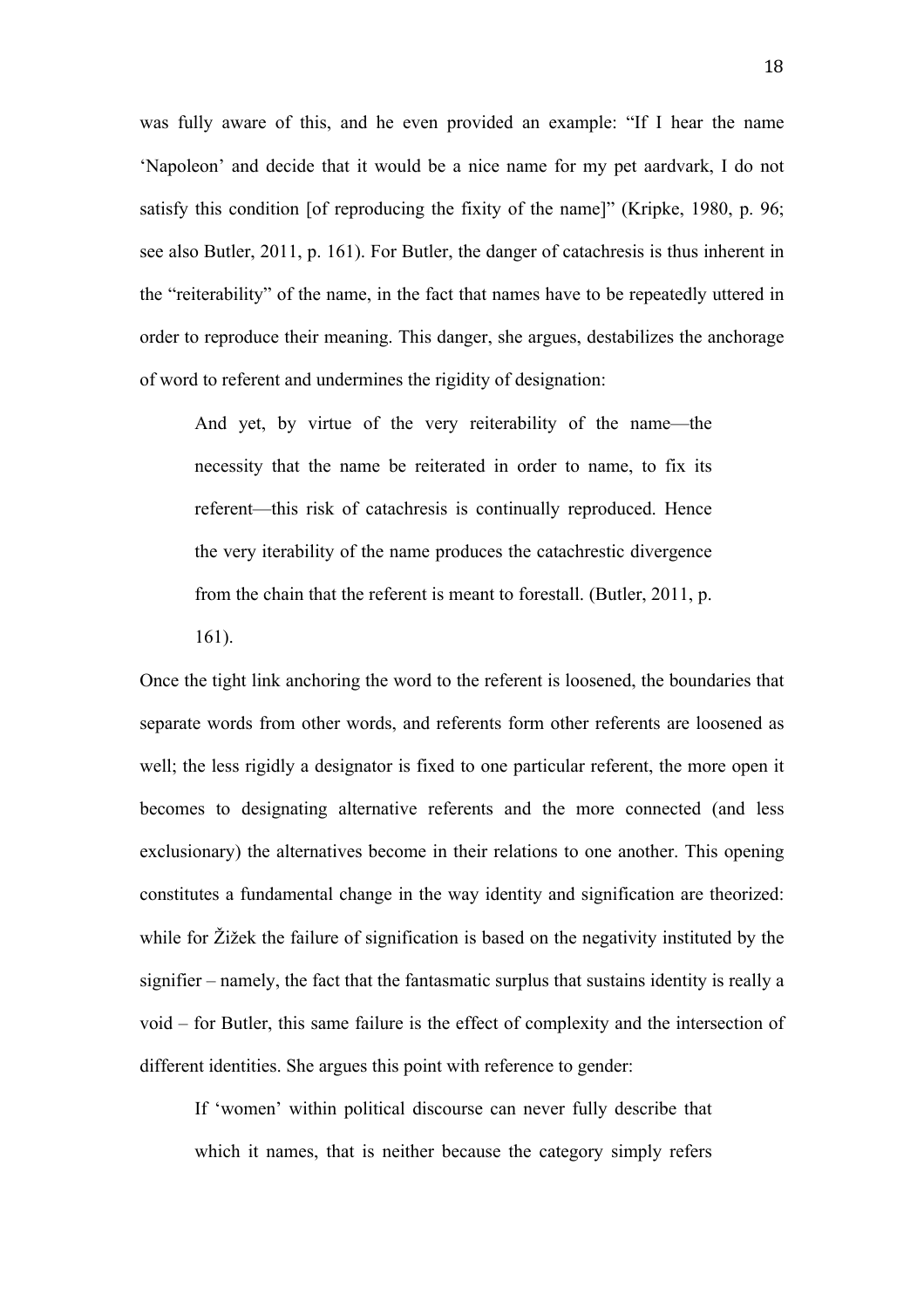without describing, not because 'women' are the lost referent, that which 'does not exist', but because the term marks a dense intersection of social relations that cannot be summarized through the terms of identity (Butler, 2011, p. 165).

This theoretical move marks a shift towards a multiply constituted, complex subject comprised of numerous subject positions, but also a historical subject whose link to the signifier is radically unfixed and open to different kinds of imagined relations and forms of identification.

#### **Grammars of Identity: Narratives of Self-Other Relations**

We have seen that, according to Butler, the subjective perception of identities as essential and thing-like is by no means unshakable, and neither is the experience of a subject whose raced or gendered subject positions appear to have a guaranteed support in the social and symbolic fabric.

If Butler's argument is correct, then the self-other relationships in regimes of gender, ethnicity and race are not necessarily rigid and essentialized; instead, they are complex and multi-layered, historically contingent, and open to becoming more or less permeable. And while Butler's model of the subject is largely a response to the Lacanian/Žižekian theory of identity, it also challenges the Kleinian object-relations model. This is because it raises the question of whether the fluidity of the subject and the multiple forms self-other boundaries that bind it to others can be sufficiently theorized by Kleinian categories of paranoid-schizoid and depressive object-relations. To answer this question we must consider what exactly these boundaries look like in the real world. What empirical data is there to substantiate Butler's theory? What are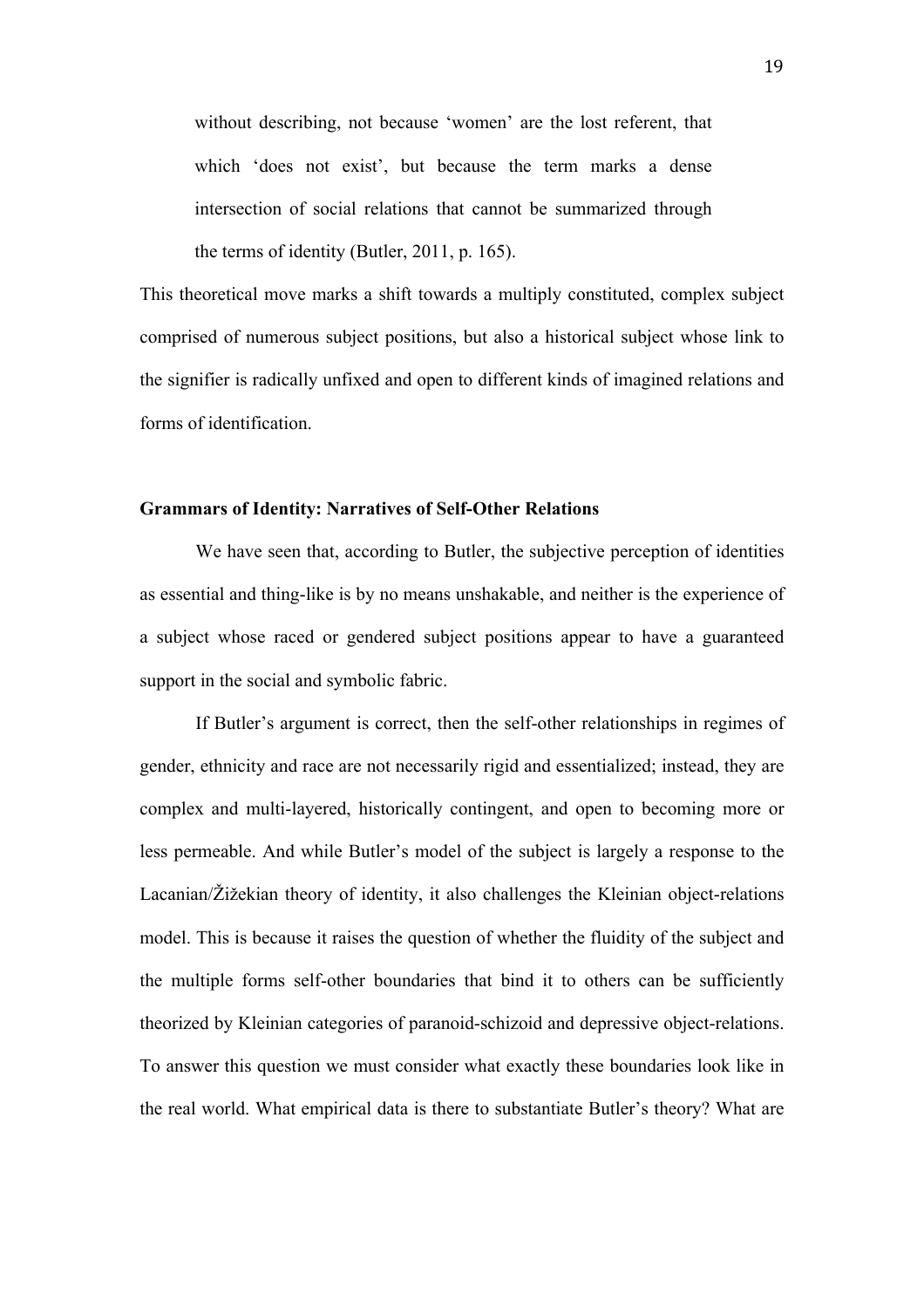some of the different structural relations that organize narratives of identity and difference, and how do they relate to object-relations?

The work of the social anthropologists Gerd Baumann and Andre Gingrich (2004) addresses this question by pinpointing a series of variations in what they call "grammars of identity/alterity." The anthropological project of identifying such grammars begins from the premise that identity and difference are locked into one another, and any and every sense of self is established relationally, vis-à-vis others (Gingrich 2004, p. 5-6). This, however, is an abstract assertion which is more of a methodological truism than an explanation – it is a point which rightfully guides our analytical attention to relationships as opposed to singular identities, but, which, when taken on its own, tells us very little about the identities of people in concrete cultural and social contexts. Anthropology's commitment to cultural specificity demands a more precise portrayal of how people's taxonomies of identity are organized and structured. Hence, Baumann's aim is "to differentiate between different modalities of self/othering and to put these differentiations to analytical use" (2004, p. 19).

To achieve this aim, Baumann identifies three grammars of identity, which, according to him, do not comprise an exhaustive list – these are (1) Orientalism, (2) segmentation, and (3) encompassment. Orientalism, as we know from the work of Edward Said (1979), is a multi-layered and ambivalent configuration of self-other relations, containing positive and negative representations about both "the East" and "the West," the Orient and the Occident. As Bauman explains, "Orientalism is…not a simple binary opposition of 'us  $=$  good' and 'them  $=$  bad', but a very shrewd mirrored reversal of: 'what is good in us is bad in them, but what got twisted in us remains straight in them'" (2004, p. 20). A sense of Western superiority and a sense of western alienation and loss coincide here. The Occident is seen as superior in terms of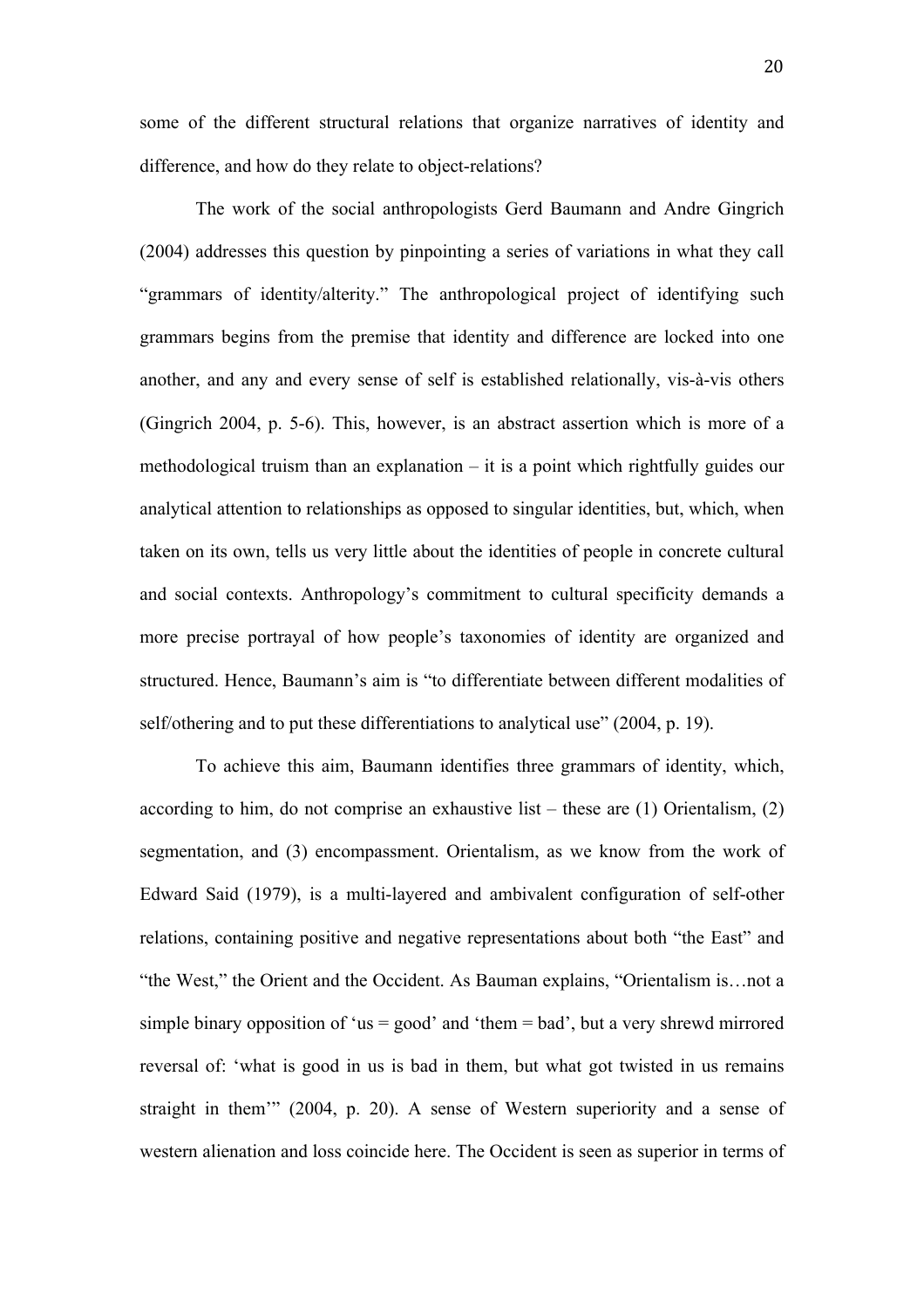its rationality, enlightenment and technological advancement (as opposed to the Orient's irrationality, superstitious and backwardness), but it is also seen as regretfully materialist and inauthentic as opposed to idealist and authentic.

The second grammar, that of "segmentation," comes from Evans-Pritchard's (1969) classic anthropological study of The Nuer in the Sudan. The segmentary system is a "pyramid of identifications" (Baumann, 2004, p. 21), in which the lower levels are characterized by rupture and tension between groups, while at the higher levels the ruptures are subordinated to a unified collective identity. The countries within the African Union or European Union offer a good illustration of this logic. For example, the British – especially the more Eurosceptic ones – may feel all kinds of animosity towards the Belgians, the French or the Germans. But this animosity is often subsumed to a collective (West) European identity in opposition to Asian or African, or East European identity. This shift in identification, I would argue, is not something that inevitably takes place whenever there is opposition to a common enemy; on the contrary, it is grounded in an overarching narrative of a common European history, culture, and race, which enable people to imagine themselves as European and identify with this over-arching category (see Anderson, 1983).

Finally, the third grammar is that of "encompassment," whereby the self is posited as universal and the other is subsumed to that universal as a subcategory. This type of relationship is perhaps better illustrated by gender than by ethnicity. The category "Man", as we know from feminist critiques, tends to be posited as a universal representative of "mankind" (i.e. humankind). "Woman" is here encompassed by "mankind", but, within it, she is marked by difference and subordination. In short, woman is perceived as a representative of mankind, but not as much as man is. There are two levels of operation here: at the first level there is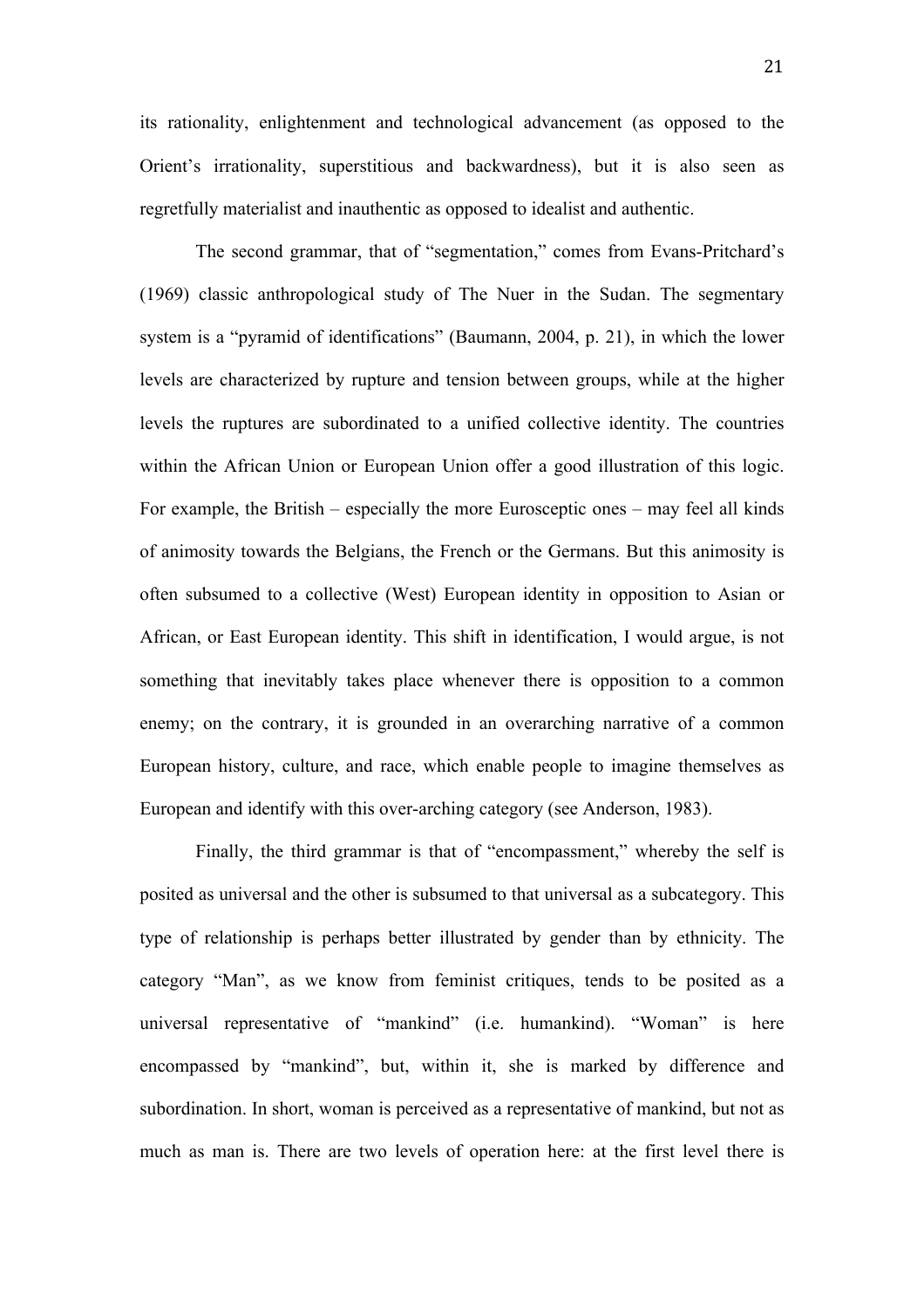recognition of difference, while at the second level that which is different is subsumed under that which is universal. In the context of race/ethnicity, there are a number of case studies where this grammar is at work: these include the way in which West Germans see East Germans, the way Hindus represent Sikhs, or the way in which Carribbeans in 1990s London saw themselves as the main group at the forefront of anti-racist movements.

These grammars, which by no means provide an exhaustive catalogue of selfother representations, act as an unconscious organizing framework that structures interactions between people in everyday social situations as well as in the clinic. An example from the work of Fakhry Davids (2011: ch. 2) can illustrate this point. Davids – a London-based psychoanalyst of South African descent – presents a case study in which a white British patient launched "a racist attack" against him. What is interesting about this case is that there is very little in the history of the patient that can be explicitly linked to race and racism in any conventional sense of the terms. Davids, however, argues that regardless of the absence of racial discourse, the patient's actions were animated by an internalized narrative about the difficult experiences of immigrants in Britain. This narrative, in turn became particularly relevant for the treatment because of the political events (most notably the first Gulf War) of the early 1990s when the analysis took place, and the fact that the patient mistakenly believed that Davids is of Middle Eastern origin. This last point is of particular significance because, although I believe that Davids is correct to point to the association between his alleged difficulties and his status as an immigrant, I would claim that this link would not have been there (or at least not in the same form) had he been an immigrant from Ireland, Germany, China, or Brazil. In other words, the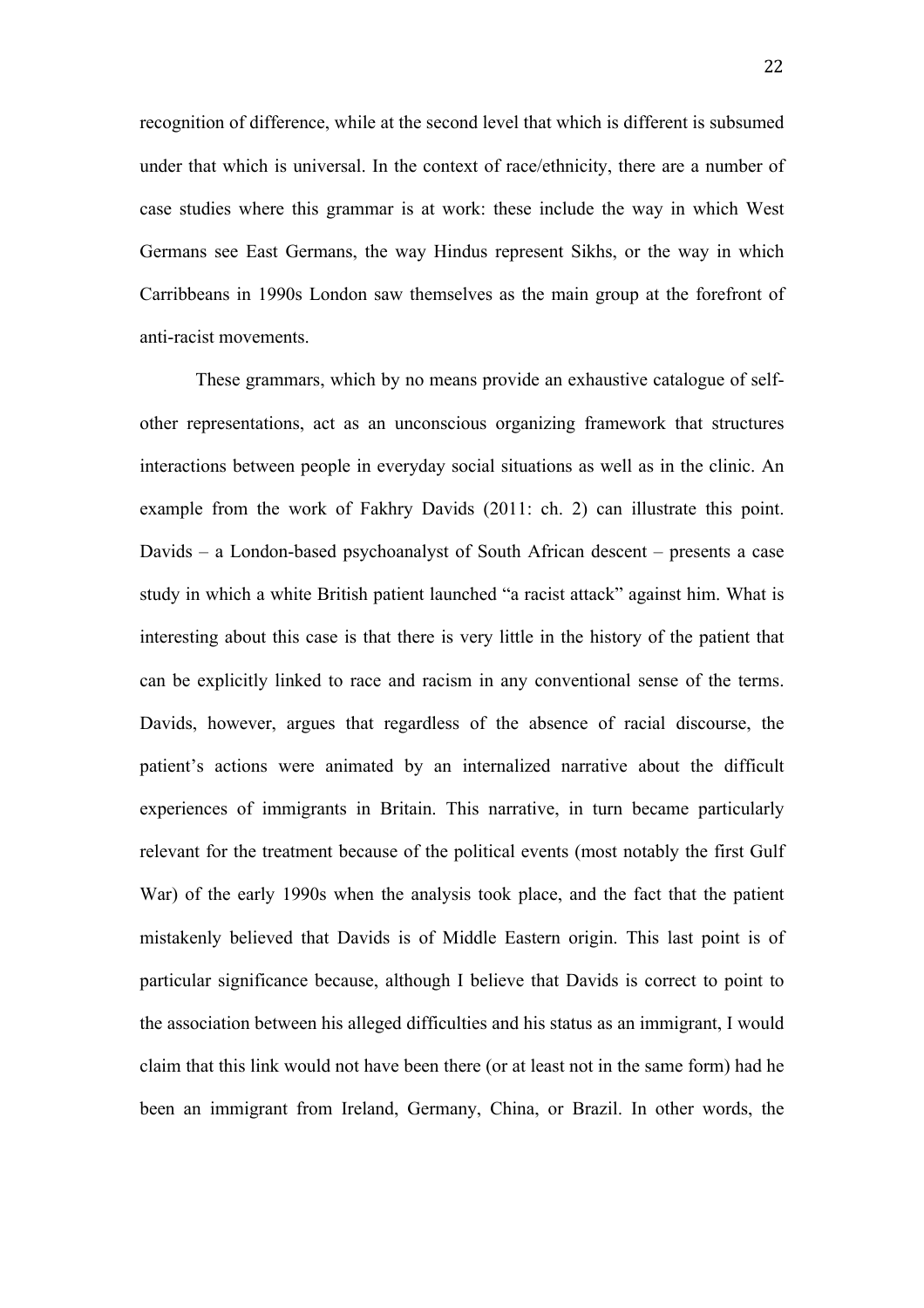patient's transference was defined by an Orientalist fantasy about what it means to be from the Middle East and how British people relate to Middle Eastern immigrants.

The patient, Mr. A, was troubled by conflicted sense of neediness and dependence on others. On the one hand, he believed that cooperating with others would bring him success, but on the other hand, he felt that cooperation constantly slipped into overdependence. In response to this sense of overdependence, Mr A often reproached people for trying to control him, and also reproached himself for his inability to pull himself by his own bootstraps. Consequently, he would break away from his relationships in ways that were detrimental to his wellbeing.

Davids reports that in the third session Mr A. described an incident in which he defied his father. Just before leaving town on a business trip, the father asked Mr. A to renew the insurance of their family car. Mr. A did not comply, and this led to an argument over the phone between him and his mother after she had accidentally scratched the uninsured car. The argument ended when Mr. A's mother told Mr. A that his father had learned about the incident and was furious. In response, Mr. A slammed down the phone. Shortly after this incident, while driving his new car, he heard a strange noise coming from the engine and became worried about an explosion. He then left the car, threw the keys down a drain to prevent himself from turning the engine back on, and called his mother to make sure that she is still alive.

When Davids heard this story, his initial suspicion was that the conflict between Mr. A and his father filled Mr. A with an explosive rage, which was then split off and projected into the car's engine. However, instead of offering this speculative interpretation to the patient, Davids tried to make emotional contact with him as follows: "Since the details of this formulation were at best sketchy, I sought an interpretation that would open things up. I therefore said that I thought *he wanted me*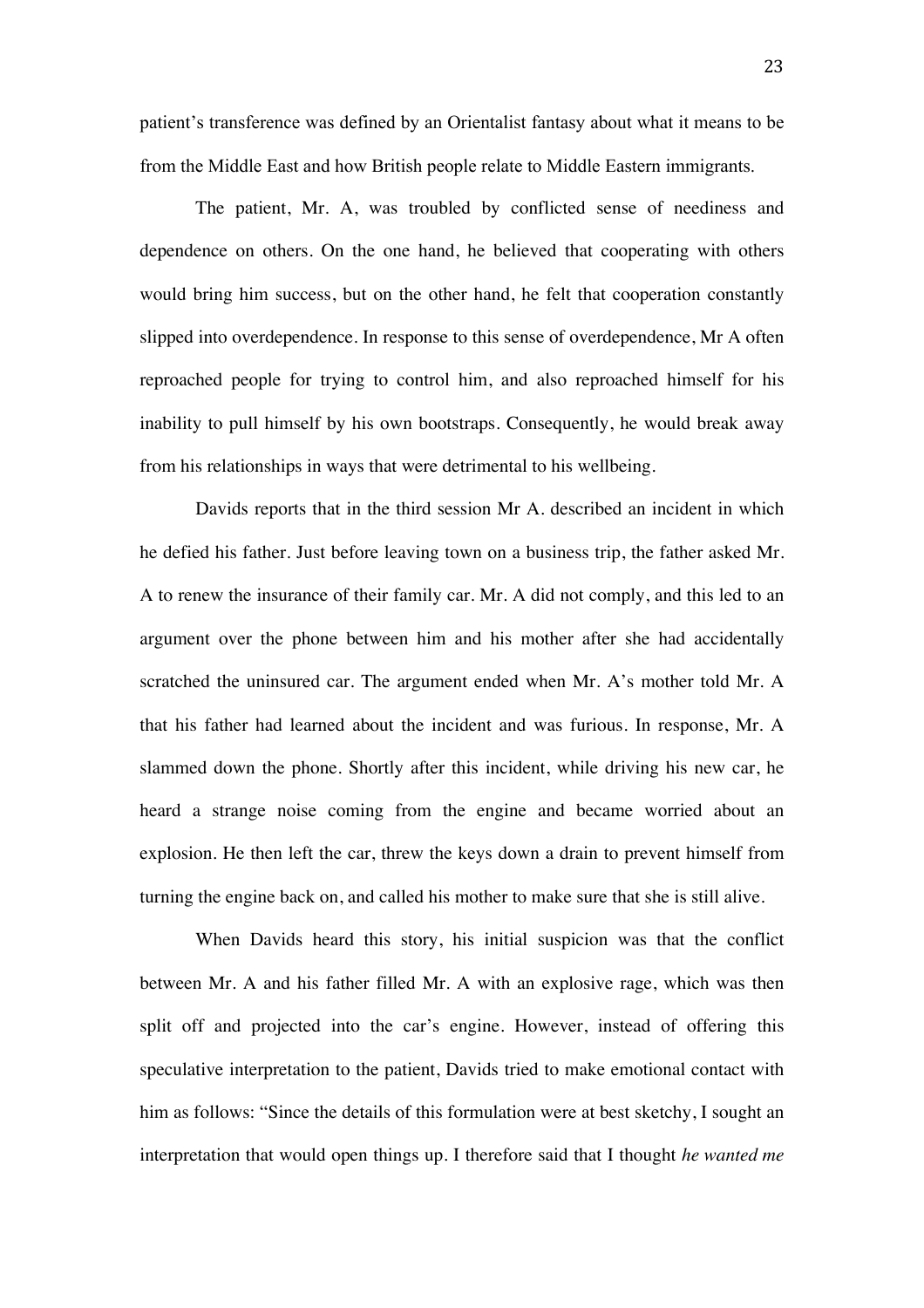*to know he had enormous rage inside*, and he feared that had this not been touched in his therapy I would not be able to cope with it" (2011, p. 22). Upon hearing this interpretation Mr. A lost his composure.

> For some moments he seemed, silently, to be mulling over what I had said. Eventually, through gritted teeth, he muttered that it was always the same: his rage was always *so enormous.* He heard this as a complaint at the extent of rage I saw in him. By characterizing it thus he believed I was simultaneously warning him that I was aware of it and pressurizing him to suppress it – to be the good boy he had been all his life…By now he was yelling uncontrollably at me: everyone is just interested in shutting him up, but no, no longer will he allow it. Never again (Davids 2011, p. 22).

Although this attack was not explicitly racist, Davids argues that it was triggered by a hidden racial organization within the patient's mind. Mr. A did not lose his composure like this with his previous therapists; instead, when he became frustrated, he simply broke off the therapy. This time, however, the analytic situation was different, because unlike Mr A's previous therapists, Davids had brown skin, and so Mr. A assumed that he was an immigrant from the Middle East. He then associated the analyst's brown skin with a liberal narrative about how many problems and prejudices migrants must encounter in Britain. On the basis of this script, Mr A projected his own neediness onto Davids and cast him as a suffering migrant with a need. Now, it was no longer Mr. A who was needy, but the immigrant analyst suffering in a xenophobic country.

So what did this projection have to do with the attack? The interpretation that triggered the attack stated that Mr. A wanted the analyst to know about his rage. Here, it is Mr. A who is cast as needy and not the analyst. By interpreting Mr. A's own need to make his rage known in the therapy, Davids did two things: first, he behaved as a normal analyst, he did what the previous therapists had done, which is to point out Mr. A's need to express his rage; second, he transgressed the image of himself as a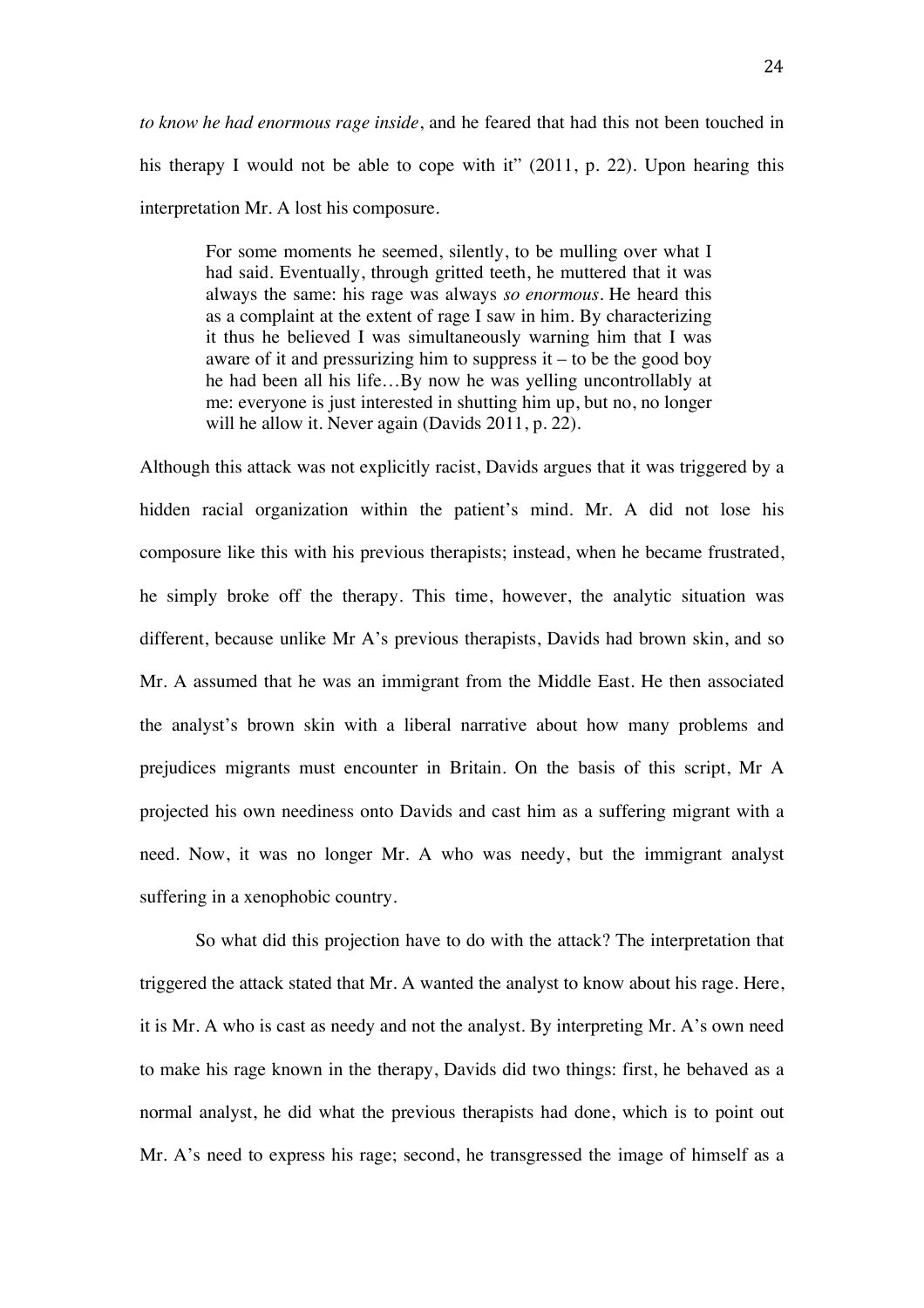needy immigrant and forced the projection of neediness back into the patient. In other words, by succeeding as a normal analyst, he failed as an immigrant analyst with a need, he departed from the script of the patient's unconscious fantasy of self-other relations.

This failure to be an immigrant 'who knows his place' provoked a paranoid transference. The patient feared that Davids is out of line and would mistreat him, try to control him, and mould his mind into something foreign and unknown. However, as the material that emerged in the analysis revealed, Mr. A strongly believed that the 'real' aim of the Gulf War was to protect the supply of cheap oil to the west, so that western citizens could continue their lavish lifestyle. He feared that Davids may have family and friends in the Middle East, and that he may see Mr A as complicit in this imperial war. This gave rise to fear that the immigrant analyst who ought to be needy and passive had now become vengeful.

As this clinical vignette shows, the patient's subjectivity, the assumptions he made about his relation to the analyst, the projection that he carried out in the transference, and the decision he took to verbally attacks the analyst were all unconsciously animated by his social and cultural experiences. But what is more, I would argue, is that there was an Orientalist grammar at work in which multiple logics of good and bad coincided, and also oscillated as a result of the analyst's interventions. On the one hand, Davids was seen as a good, innocent, immigrant who must be pitied for falling victim to the cold racism of British society, as well as the geopolitical events at the time of the analysis. On the other hand, however, as soon as Davids transgressed the stereotype ascribed to him, he became an irrational and vengeful figure unable to control his anger. He became a foreign figure who would somehow manipulate the patient in a perverse, mystical way. This reversal had a clear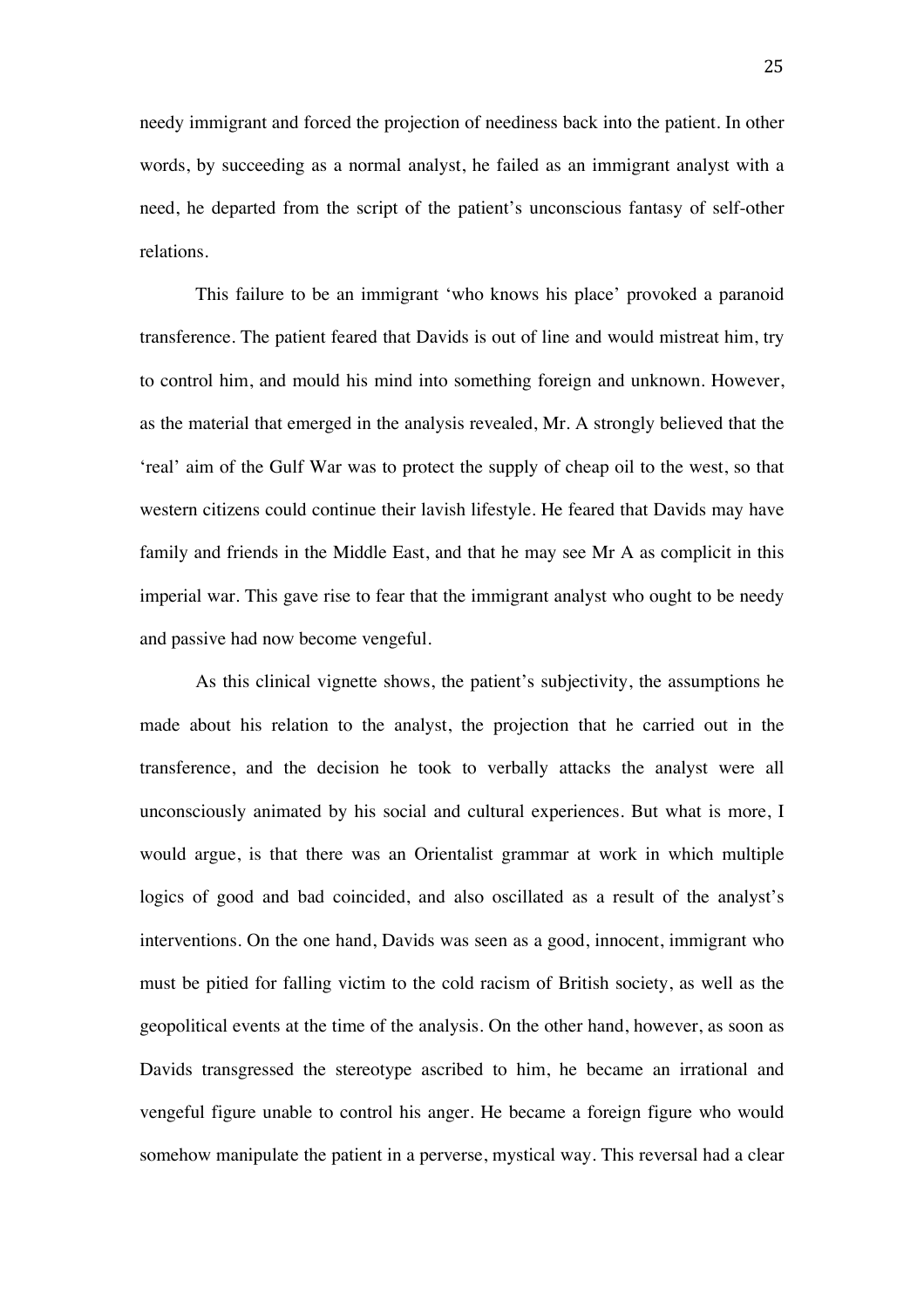object-relational foundation at the level of interaction between two people. Yet, at the same time, these object-relations were organized by a complex grammar of identity and difference, which is quite different from the sharp antagonism that is often presented in the Kleinian literature racism, and which, arguably, would be fundamentally different if the patient and analyst were of different ethnic backgrounds and in different social and political settings.

#### **Conclusion: Object-Relations in Cultural Context**

The variation of grammars or narratives of identity/alterity raises the question of how we can make sense of culture from an object-relational perspective. Where, if anywhere, do the categories of object-relations fit in an analysis of cultural narratives? What is interesting about the grammars of identity outlined above is that they do in fact integrate various forms of object relations. At the same time, however, there is something more to them than object-relations, which requires additional analytical work. On the one hand, the grammars clearly articulate various kinds of objectrelations. Orientalism includes projection of good and bad aspects of the self, feelings of envy and admiration, and a sense of self-depletion akin to that of Kleinian projective identification. Segmentation, in turn, is a grammar of identification – it is "a pyramid of identifications," as Baumann puts it, in which identity and difference exist side by side, and one takes precedence over the other depending on the context. Finally, the grammar of Encompassment depicts omnipotent identifications whereby the self and other coincide, as well as relations of exclusion and denigration where the particular is excluded from the universal and seen as a lower form of being.

On the other hand, however, Baumann's grammars are incommensurable with Kleinian object-relations: they embody a set of meanings and rules about what kind,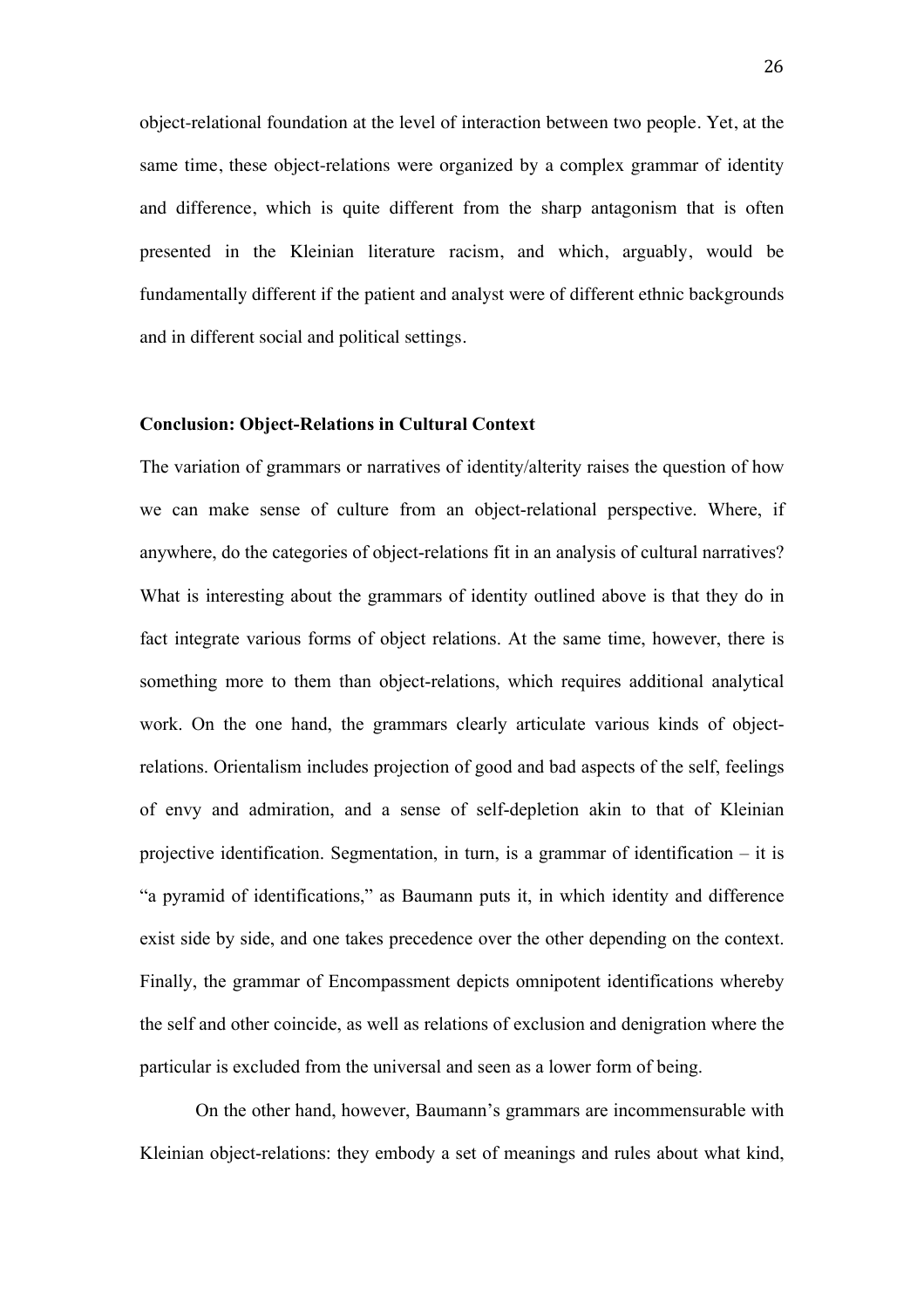in what context, and in relation to whom social relationships should be established, and they do so in a way that cannot be captured by the categories of Kleinian psychoanalysis. These meanings and rules, furthermore, are linked to the signifier – the ethnic name or label – and they structure the relationship between people who are attached to different identity labels. What does it mean to be labelled East German in Germany, an Arab in Europe, or a Caribbean in London? Is the relationship between these groups and those in relation to whom they define their identity one of rigid essentialism locked in place by the power of language? Or is it one of more permeable and open boundaries? The answer depends on the network of stereotypes associated with different groups and their relations to one another, as well as the practices in and through which these stereotypes are deployed. Thus, any effort to theorize grammars of identity from an object-relations perspective is confronted with a tension between abstract theoretical categories such as splitting, projection, and identification, and concrete narratives of cultural meaning about the rules and regulations of identity and difference. Concepts such as splitting and projection tell us a lot about the psychic dynamics of racism, but they do not tell us anything about the culturally specific forms which object-relations may assume. Their explanatory potential is therefore limited, unless they are addressed in the symbolic and social context that defines how people relate to themselves and to one another.

### **Bibliography**

- Altman, N. (2000). Black and White Thinking: A Psychoanalyst Reconsiders Race. *Psychoanalytic Dialogues*, *10*(4), 589–605.
- Anderson, B. (1983). *Imagined Communities: Reflections on the Origin and Spread of Nationalism*. London: Verso.
- Appiah, K. A. (1996). Race, Culture, Identity: Misunderstood Connections. In K. A. Appiah & A. Gutmann (Eds.), *Color Conscious: The Political Morality of Race* (pp. 30–105). New Jersey: Princeton University Press.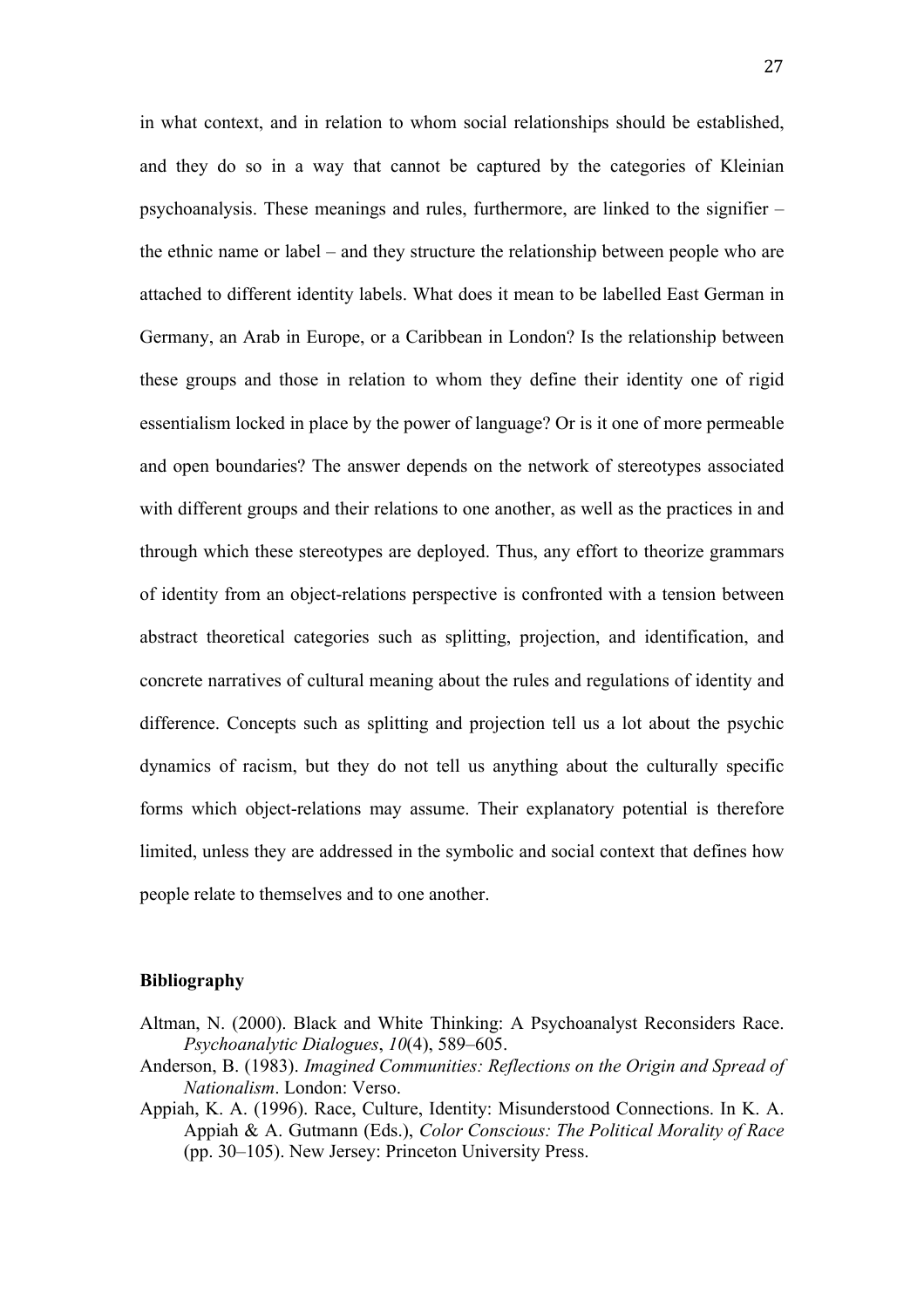- Aron, L. (1991). The Patient's Experience and the Analyst's Subjectivity. *Psychoanalytic Dialogues*, *1*, 2951.
- Baumann, G. (2004). Grammars of Identity/Alterity: A Structural Approach. In G. Baumann & A. Gingrich (Eds.), *Grammars of Identity/Alterity: A Structural Approach* (pp. 18–51). Oxford: Berghahn.
- Baumann, G., & Gingrich, A. (Eds.). (2004). *Grammars of Identity/Alterity: A Structural Approach*. Oxford: Beghahn.
- Benjamin, J. (1988). *The Bonds of Love: Psychoanalysis, Feminism, and the Problem of Domination*. New York: Pantheon Books.
- Bion, W. (1959). Attacks on Linking. *International Journal of Psycho-Analysis*, *40*, 308–315.
- Borossa, J., Bronstein, C., & Pajaczkowska, C. (Eds.). (2015). *The New Klein-Lacan Dialogues*. London: Karnac.
- Brown, L. (2010). Klein, Bion, and Intersubjectivity: Becoming, Transforming, and Dreaming. *Psychoanalytic Dialogues*, *20*, 669–682.
- Burgoyne, B., & Sullivan, M. (Eds.). (1997). *The Klein-Lacan Dialogues*. London: Rebus.
- Butler, J. (1997). *The Psychic Life of Power: Theories in Subjection*. Durham: Duke University Press.
- Butler, J. (2000). Restaging the Universal: Hegemony and the Limits of Formalism. In J. Butler, S. Žižek, & E. Laclau (Eds.), *Contingency, Hegemony, Universality: Contemporary Dialogues on the Left* (pp. 11–43). London: Verso.
- Butler, J. (2005). *Giving an Account of Oneself*. New York: Fordham University Press.
- Butler, J. (2011). *Bodies That Matter: On the Discursive Limits of Sex*. London: Routledge.
- Dalal, F. (2002). *Race, Colour and the Process of Racialization: New Perspectives from Group Analysis, Psychoanalysis and Sociology*. London: Routledge.
- Eriksen, T. (1993). *Ethnicity and Nationalism: Anthropological Perspectives*. London: Pluto.
- Evans, D. (1996). *An Introductory Dictionary of Lacanian Psychoanalysis*. London: Routledge.
- Evans-Pritchard, E. E. (1969). *The Nuer: A Description of the Modes of Livelihood and Political Institutions of a Nilotic People*. Oxford: Oxford University Press.
- Fakhry Davids, M. (2009). The Impact of Islamophobia. *Psychoanalysis and History*, *11*, 175–191.
- Fakhry Davids, M. (2011). *Internal Racism: A Psychoanalytic Approach to Race and Difference*. Basingstoke: Palgrave.
- Figlio, K. (2004). Psychoanalysis, Politics and the Self-Awareness of Society. *Psychoanalysis, Culture & Society*, *9*, 87–104.
- Flax, J. (1990). *Thinking Fragments: Psychoanalysis, Feminism, and Postmodernism in the Contemporary West*. Berkeley: University of California Press.
- Frosh, S. (1989). *Psychoanalysis and Psychology: Minding the Gap*. Basingstoke: Palgrave.
- Frosh, S. (1997). *For and Against Psychoanalysis*. London: Routledge.
- Gingrich, A. (2004). Conceptualising Identities: Anthropological Alternatives to Essentializing Difference and Moralizing about Othering. In G. Baumann & A. Gingrich (Eds.), *Grammars of Identity/Alterity: A Structural Approach* (pp. 3– 17). Oxford: Beghahn.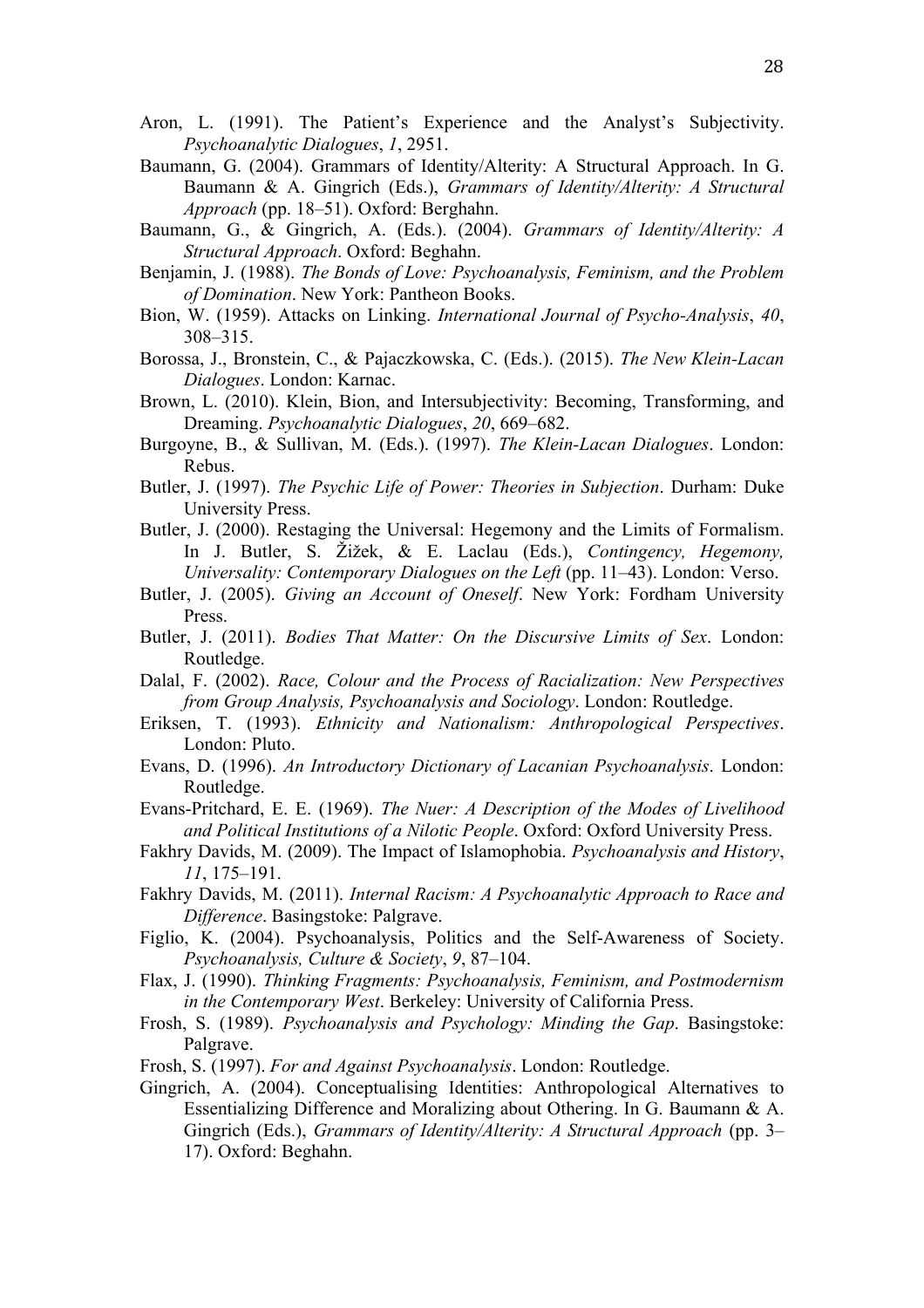- Goldin, D. (2015). The Storied Self: The Search for Coherence Amidst Constant Change. *Psychoanalytic Dialogues*, *25*, 661–679.
- Greenberg, J., & Mitchell, S. (1983). *Object Relations in Psychoanalytic Theory*. Cambridge: Harvard University Press.
- Hinshelwood, R. (1991). *A Dictionary of Kleinian Thought*. London: Karnac.
- Hinshelwood, R. (2006). Racism: Being Ideal. *Psychoanalytic Psychotherapy*, *20*, 84–86.
- Hinshelwood, R. (2007). Intolerance and the Intolerable: The Case of Racism. *Psychoanalysis, Culture & Society*, *12*, 1–20.
- Hook, D. (2005). The Racial Stereotype, Colonial Discourse, Fetishism, and Racism. *The Psychoanalytic Review*, *92*, 701–734.
- Keylor, R. (2003). Subjectivity, Infantile Oedipus, and Symbolization in Melanie Klein and Jacques Lacan. *Psychoanalytic Dialogues*, *13*, 211–242.
- Klein, M. (1935). A Contribution to the Psychogenesis of Manic-Depressive States. *International Journal of Psychoanalysis*, *16*, 145–174.
- Klein, M. (1946). Notes on Some Schizoid Mechanisms. *International Journal of Psychoanalysis*, *27*, 99–110.
- Kovel, J. (1988). *White Racism: A Psychohistory*. London: Free Associations.
- Kripke, S. (1980). *Naming and Necessity*. Cambridge: Harvard University Press.
- Kristeva, J. (2001). *Melanie Klein*. New York: Columbia University Press.
- Lacan, J. (2004). *The Four Fundamental Concepts of Psycho-Analysis*. (J.-A. Miller, Ed.). London: Karnac.
- Lacan, J. (2006a). The Insistence of the Letter in the Unconscious: Or Reason Since Freud. In J.-A. Miller (Ed.), *Ecrits: The First Complete Edition in English* (pp. 412–441). London: W.W. Norton and Company.
- Lacan, J. (2006b). The Function and Field of Speech and Language in Psychoanalysis. In *Ecrits: The First Complete Edition in English* (pp. 197–268). London: W.W. Norton and Company.
- Laclau, E. (2005). *On Populist Reason*. London: Verso.
- McCumber, J. (1993). *The Company of Words: Hegel, Language, and Systematic Philosophy*. Evanston: Northwestern University Press.
- Miller, J.-A. (1991). Language: Much Ado About What? In *Lacan and the Subject of Language* (pp. 21–35). London: Routledge.
- Mintchev, N. (2015). A Theoretical Impasse? The Concept of the Symbolic in Melanie Klein and Jacques Lacan. *Psychoanalytische Perspectieven*, *33*(3), 307–324.
- Mintchev, N. (forthcoming). What is Subjectivity and How Can We Study it Empirically: Understanding the Feeling of Certainty Through Psychoanalysis and Ethnography. In N. Mintchev & R. Hinshelwood (Eds.), *The Feeling of Certainty: Psychosocial Perspectives*. Basingstoke: Palgrave.
- Moore, H. (2007). *The Subject of Anthropology: Gender, Symbolism and Psychoanalysis*. Cambridge: Polity.
- Rosen-Carole, A. (2011). *Lacan and Klein: Creation and Discovery: An Essay of Reintroduction*. Lenham: Lexington Books.
- Rustin, M. (1991). *The Good Society and the Inner World: Psychoanalysis, Politics and Culture*. London: Verso.
- Said, E. (1979). *Orientalism*. New York: Vintage.
- Salecl, R. (1998). *(Per)Versions of Love and Hate*. London: Verso.
- Segal, H. (1988). *Introduction to the Work of Melanie Klein*. London: Karnac.